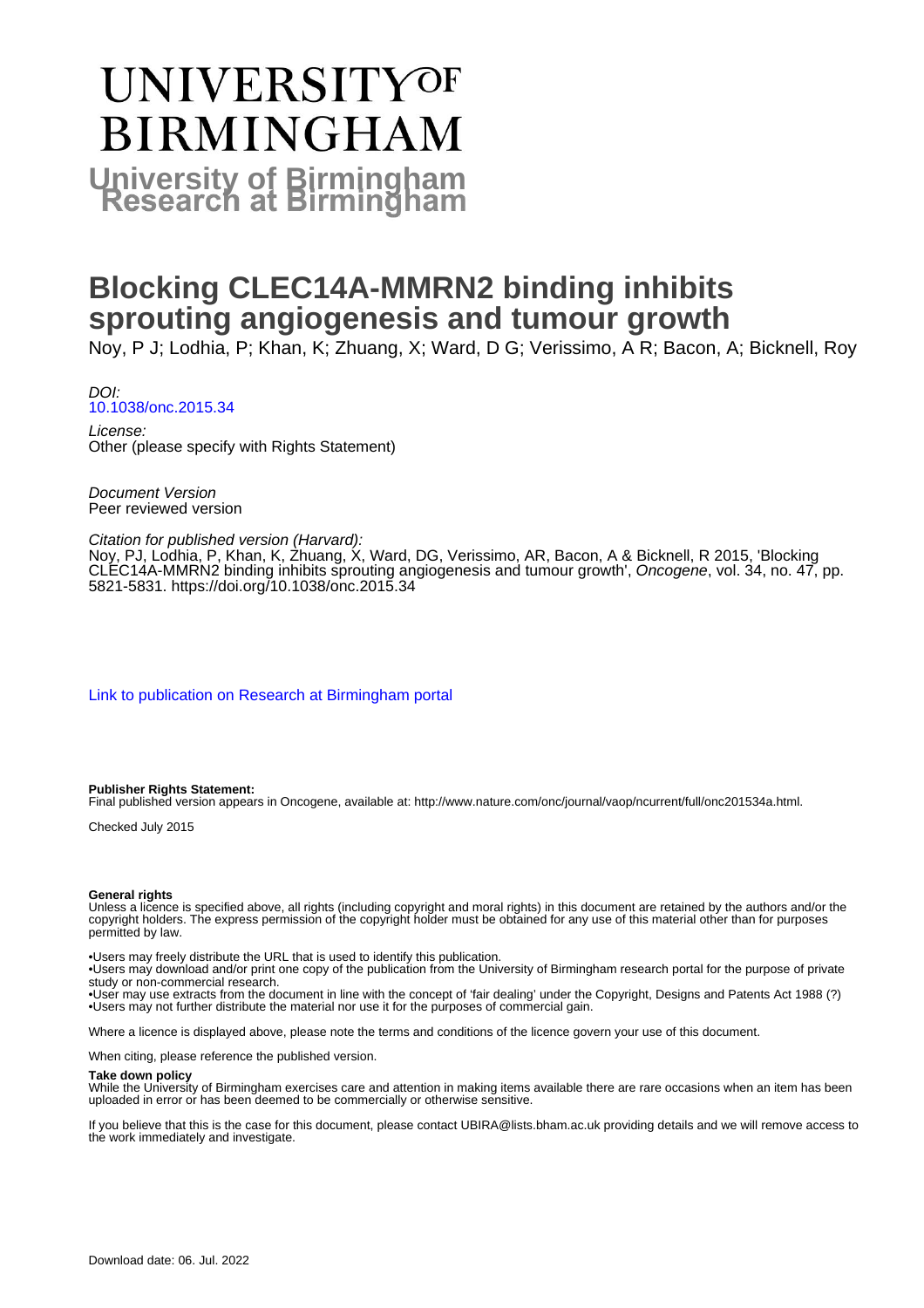**Title:** Blocking CLEC14A-MMRN2 binding inhibits sprouting angiogenesis and tumour growth.

Authors: Noy PJ<sup>1</sup>, Lodhia P<sup>1</sup>, Khan K<sup>1</sup>, Zhuang X<sup>1</sup>, Ward DG<sup>2</sup>, Verissimo AR<sup>1</sup>, Bacon A<sup>3</sup>, Bicknell R<sup>1</sup>.

**Affiliations:** 1-Angiogenesis Laboratory, Institute for Biomedical Research, Schools of Immunity and Infection and Cancer Sciences, College of Medical and Dental Sciences, University of Birmingham, UK

2-Institute of Cancer Studies, School of Cancer Sciences, University of Birmingham, UK

3-School of Immunity and Infection, Institute for Biomedical Research, The Medical School, University of Birmingham, UK

**Corresponding Author:** Roy Bicknell, Angiogenesis Laboratory, Institute for Biomedical Research, The Medical School, University of Birmingham, Edgbaston, Birmingham B15 2TT, UK

Telephone: (44)-121-4144085 Email: [r.bicknell@bham.ac.uk](mailto:r.bicknell@bham.ac.uk)

**Running Title:** CLEC14A-MMRN2 interaction in angiogenesis

**Funding:** PN was funded by Cancer Research UK (CRUK, grant number C4719/A6766 to RB). AV was funded by the Portuguese Fundacao para a Ciencia and tecnologia. XZ was funded by a knowledge transfer partnership (KTP007696) from the Technology Strategy Board. PL is funded by MRC and the University of Birmingham and KK is funded by the University of Birmingham. The University of Birmingham Transgenic Mouse Facility is part of the MRC Centre for Immune Regulation.

**Word count:** 4464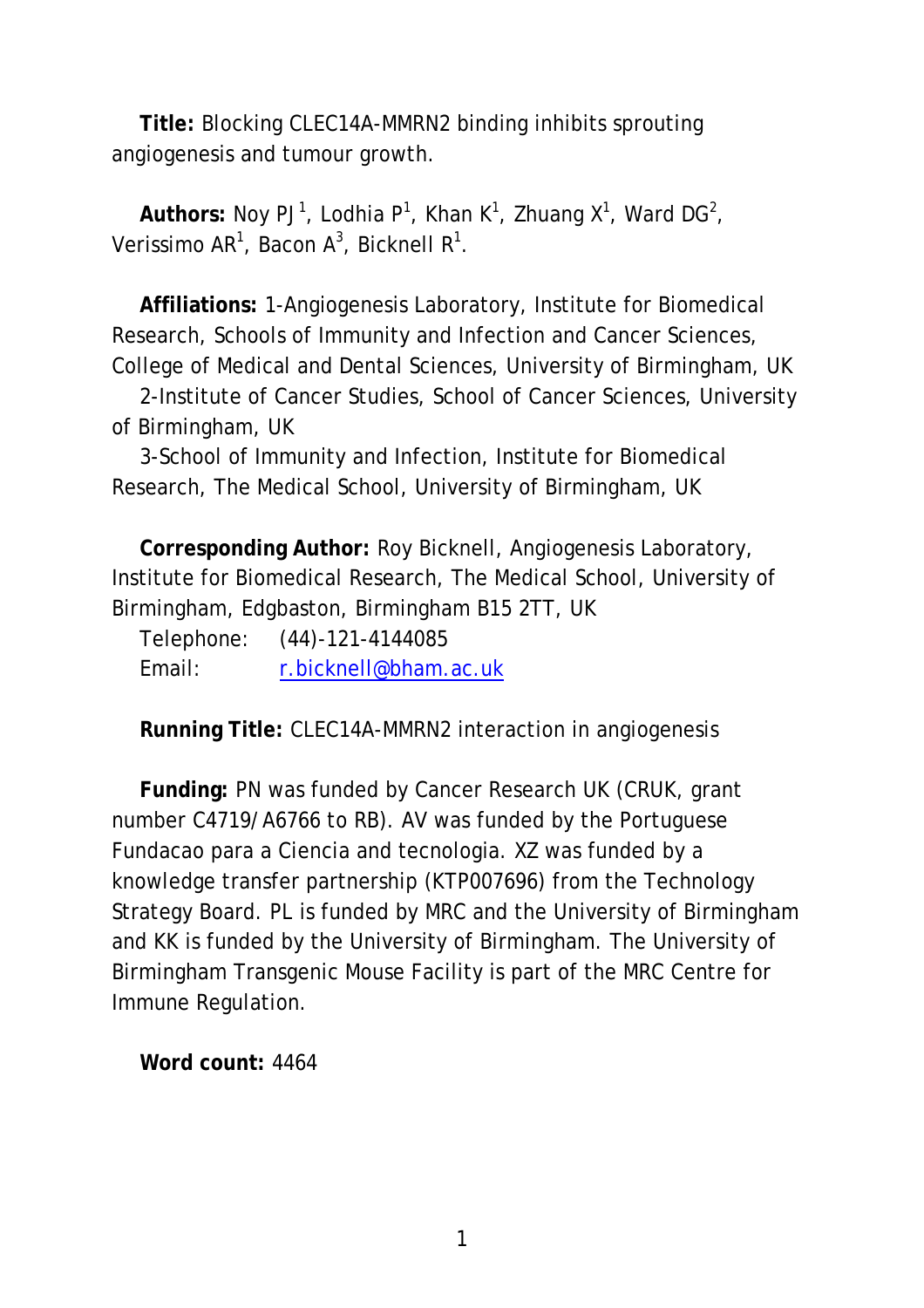#### **Abstract.**

We previously identified CLEC14A as a tumour endothelial marker. Here we show CLEC14A is a regulator of sprouting angiogenesis *in vitro*  and *in vivo*. Using a HUVEC spheroid sprouting assay we found CLEC14A to be a regulator of sprout initiation. Analysis of endothelial sprouting in aortic ring and *in vivo* subcutaneous sponge assays from *clec14a+/+* and *clec14a<sup>-/-</sup>* mice revealed defects in sprouting angiogenesis in CLEC14A deficient animals. Tumour growth was retarded and vascularity reduced in *clec14a<sup>-/-</sup>* mice. Pulldown and coimmunoprecipitation experiments confirmed MMRN2 binds to the extracellular region of CLEC14A. The CLEC14A-MMRN2 interaction was interrogated using mouse monoclonal antibodies. Monoclonal antibodies were screened for their ability to block this interaction. Clone C4 but not C2 blocked CLEC14A-MMRN2 binding. C4 antibody perturbed tube formation and endothelial sprouting *in vitro* and *in vivo*, with a similar phenotype to loss of CLEC14A. Significantly, tumour growth was impaired in C4 treated animals and vascular density was also reduced in the C4 treated group. We conclude that CLEC14A-MMRN2 binding has a role in inducing sprouting angiogenesis during tumour growth, that has the potential to be manipulated in future anti-angiogenic therapy design.

Keywords: Anti-angiogenic therapy, CLEC14A KO mouse, therapeutic antibodies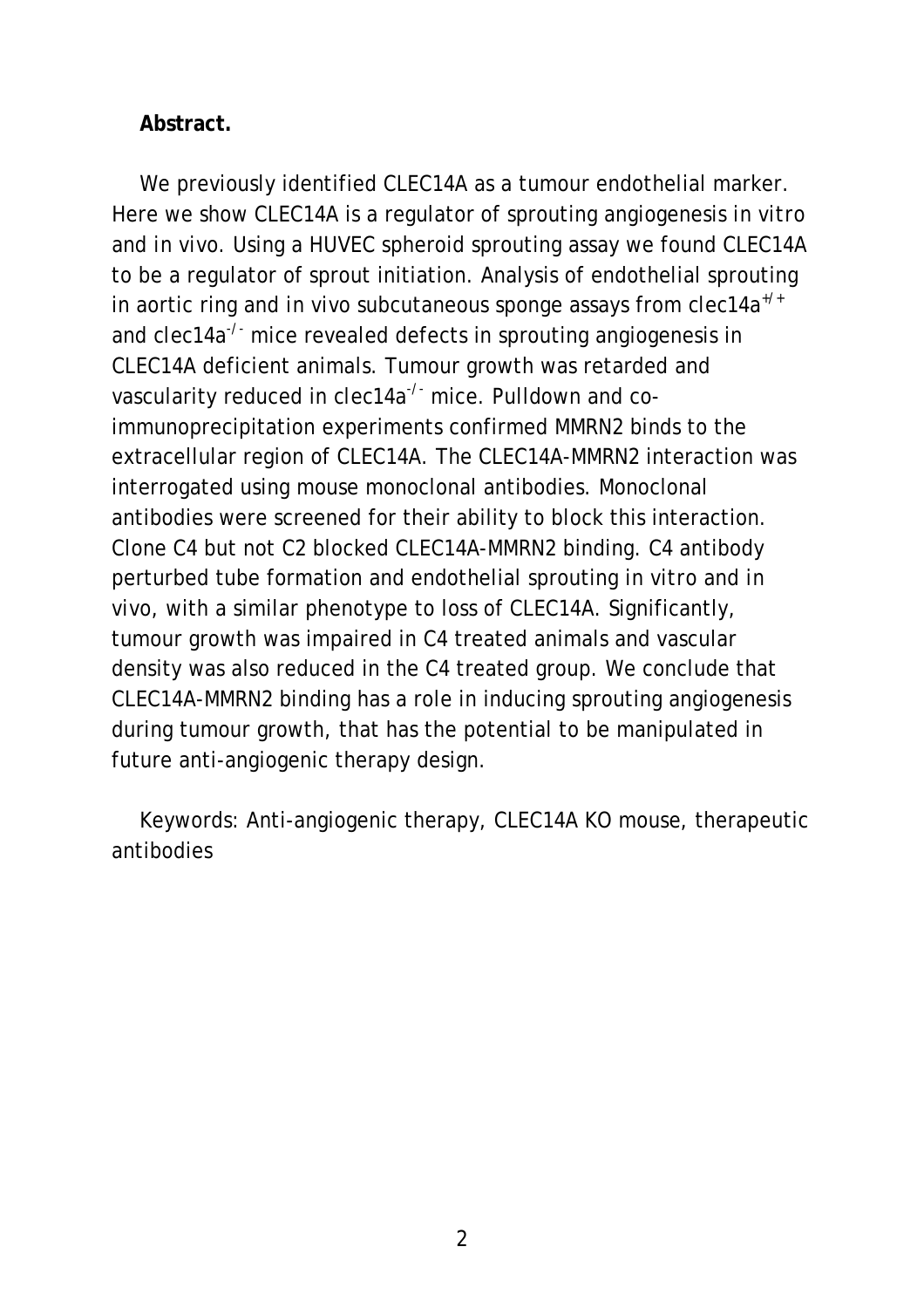#### **Introduction**

It is well established that solid tumour growth relies on the recruitment of endothelial cells and ultimately blood vessels from the surrounding healthy tissue. These recruited blood vessels deliver oxygen and nutrients, through blood flow, to the tumour. A primary mechanism of this recruitment is through sprouting angiogenesis of vessels adjacent to the tumour arising from tumour-derived release of VEGF. Sprouting angiogenesis proceeds by initial formation of a tip cell from a resting endothelial cell. The tip cell then migrates away from the existing vessel leaving dividing stalk cells behind it and creating the new sprout. Sprouting angiogenesis is a tightly regulated process, where the main regulatory components are VEGFR2, Notch and Angpoietin/Tie2 signalling pathways with cross-talk been these systems essential for direction, growth and cell specification.<sup>1,2</sup> However, recent studies have highlighted the role of multiple other pathways as regulators of this process, including factors involved in glycolysis,<sup>3</sup> PKA signalling, $4$  as well as new regulators of extracellular matrix composition.5,6 Manipulation of these factors has also been shown to suppress angiogenic sprouting *in vitro* and *in vivo*.

Targeting angiogenesis in cancer has many therapeutic advantages, including efficient delivery to target tissue type, stable genetic profile, and lower potential for side effects than conventional chemotherapy. Current anti-angiogenic therapies in the clinic primarily target the VEGF signalling pathway, but with limited success.<sup>7</sup> More recent efforts to develop effective anti-angiogenic therapies have focussed on understanding and targeting the endothelial tip and stalk cells during sprouting angiogenesis. $<sup>2</sup>$  For this to be effective, greater</sup> knowledge is required to understand the pathways involved in tip cell formation and behaviour.

CLEC14A is a single-pass transmembrane glycoprotein that belongs to the vascular expressed C-type lectin family 14, whose other members include CD248/TEM1/Endosialin, Thrombomodulin and CD93.<sup>8</sup> Although functionally CLEC14A is relatively unstudied, available data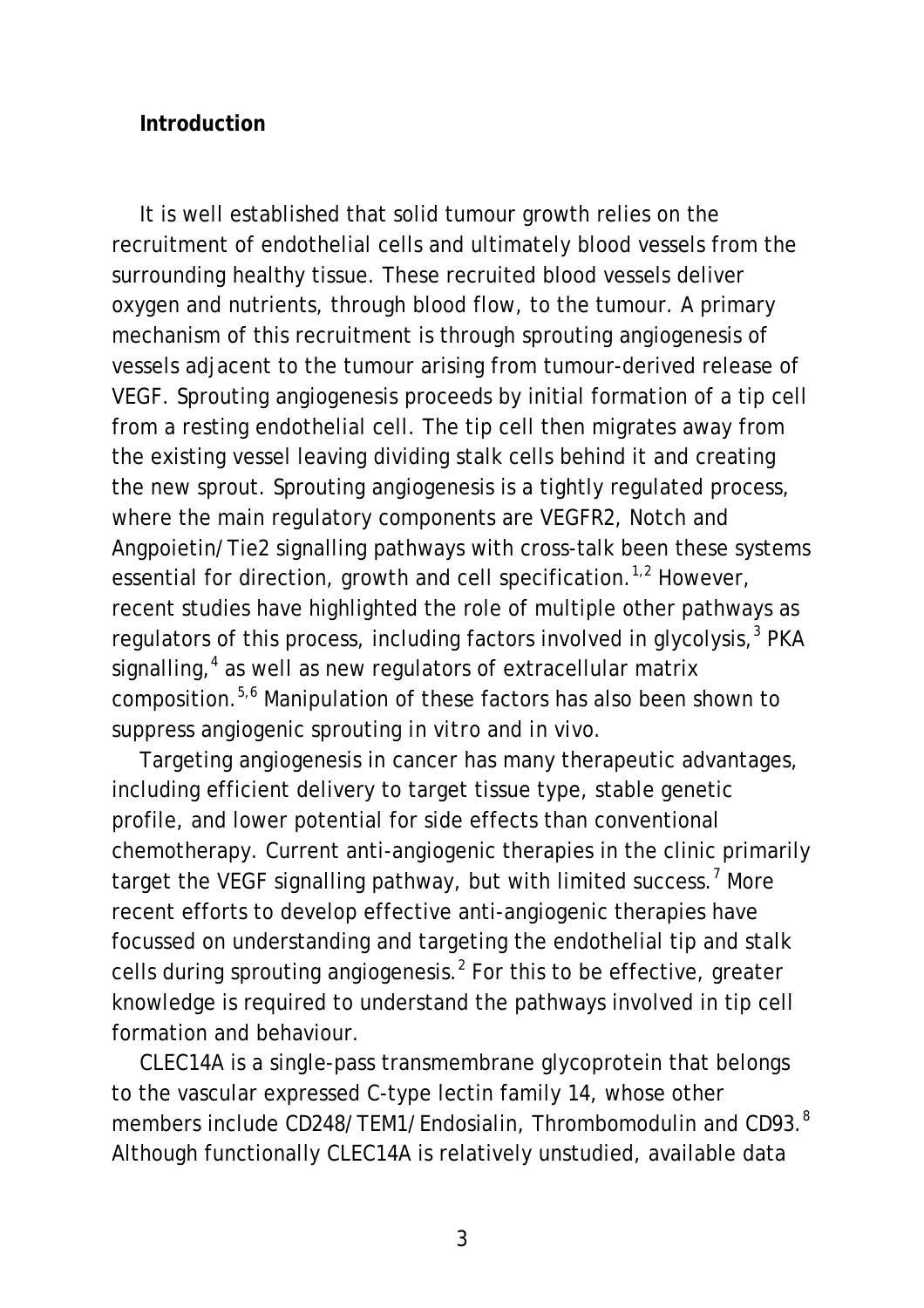suggests that manipulation of CLEC14A levels or function blocking antibodies will regulate endothelial migration possibly through an interaction with the extracellular matrix. 9-12 CLEC14A was originally identified to be an endothelial specific gene that is highly upregulated on vessels associated with multiple solid tumours. <sup>9</sup> More recent work has shown CLEC14A as part of a "common angiogenesis signature" in a meta-analysis of 121 head and neck squamous cell carcinomas, 959 breast cancers and 170 clear cell renal cell carcinomas.<sup>13</sup> MMRN2, an endothelial specific member of the emilin family and component of the extracellular matrix,  $14,15$  was recently found as an extracellular interacting protein for CLEC14A and MMRN2 and CLEC14A were both upregulated in tumour vasculature during tumour progression .<sup>11</sup> Thus, although it is becoming apparent that CLEC14A has a likely function in the tumour vasculature our knowledge is restricted. In this study we have investigated CLEC14A in sprouting angiogenesis and for the first time examined its role *in vivo*.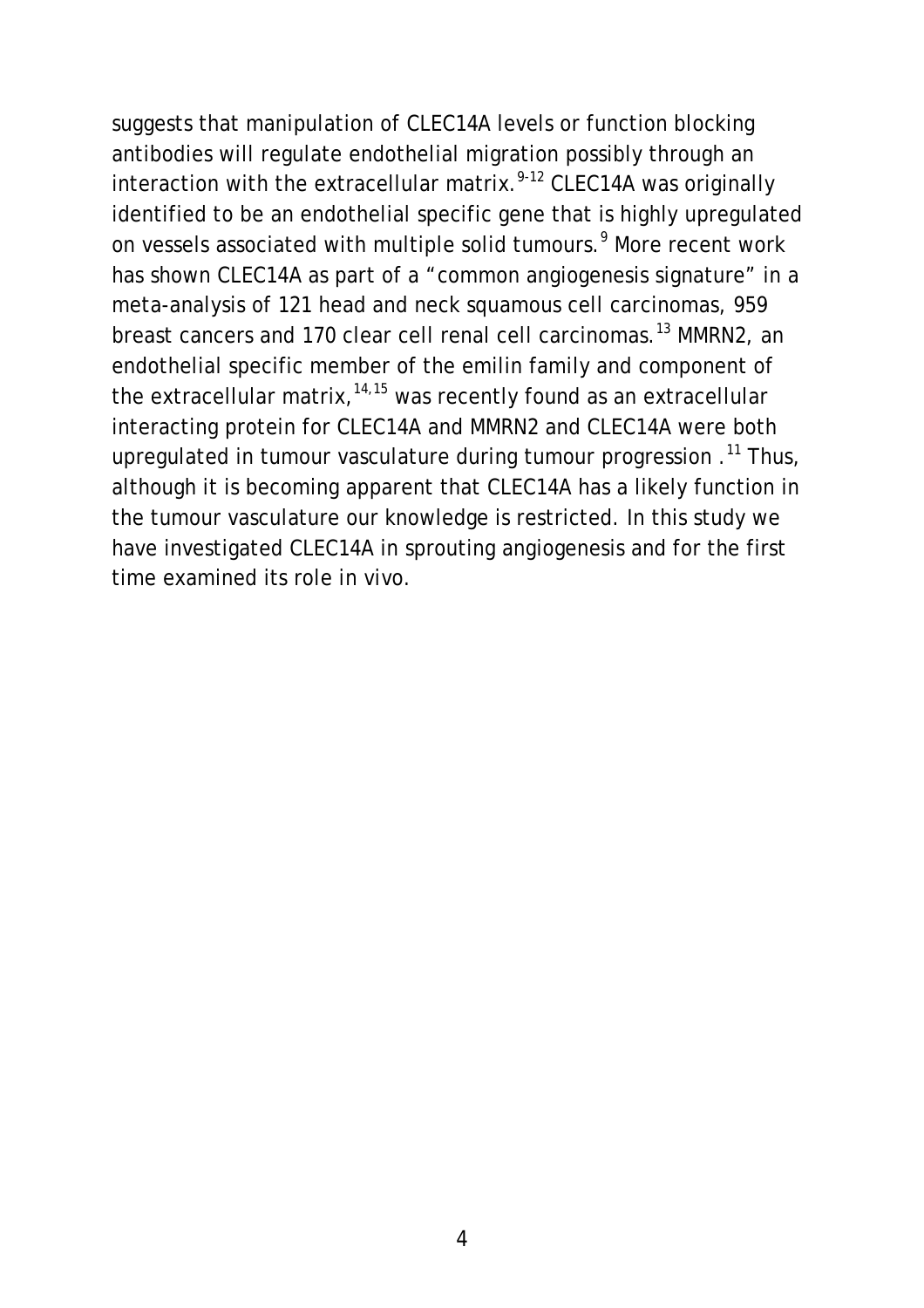#### **Results**

CLEC14A regulates sprouting angiogenesis *in vitro*.

We previously described a role for CLEC14A in endothelial migration and tube formation *in vitro*. <sup>9</sup> To investigate the role of CLEC14A in sprouting angiogenesis *in vitro*, HUVEC spheroids were generated from HUVECs treated with siRNAs targeting *clec14a* or a non-complementary siRNA duplex. Knockdown of *clec14a* expression was confirmed at the mRNA level by qPCR for both *clec14a* targeted siRNAs with an average reduction of 84% and 83% across three experiments (Figure 1A) and at the protein level by Western blot analysis of protein extracts probed with an anti-CLEC14A polyclonal antisera (Figure 1B). VEGF induced sprouting from CLEC14A knockdown spheroids was impaired, knockdown spheroids produced on average 6.9 or 6.4 sprouts per spheroid for duplex 1 or 2 respectively, compared to 13.2 for control cells (Figures 1C and 1D). To determine the role of CLEC14A in tip/stalk cell formation, control HUVECs and knockdown HUVECs were stained either red or green and mixed, prior to spheroid formation and induced sprouting (Figure 1E). Knockdown of CLEC14A reduced the percentage of cells at the tip position (33%) compared to control cells (67%), however, there was no effect on the percentage of stalk cells that were derived from CLEC14A knockdown HUVECs (Figure 1F). These data suggest CLEC14A has a role in sprout initiation and migration.

CLEC14A regulates sprouting angiogenesis *in vivo*.

Previously published data for CLEC14A has demonstrated its role in endothelial biology *in vitro*, however its *in vivo* role has not been reported. To investigate the role of CLEC14A *in vivo* and *ex vivo*, mice were generated to replace the *clec14a* coding sequence with a *lacZ* reporter (Figure 2A). Breeding was normal (Supplemental Table 1). Aortas were isolated from *clec14a+/+* and *clec14a-/-* mice. Extracted cDNA was analysed by qPCR and confirmed loss of the *clec14a* coding region but expression of the 5' and 3' untranslated regions were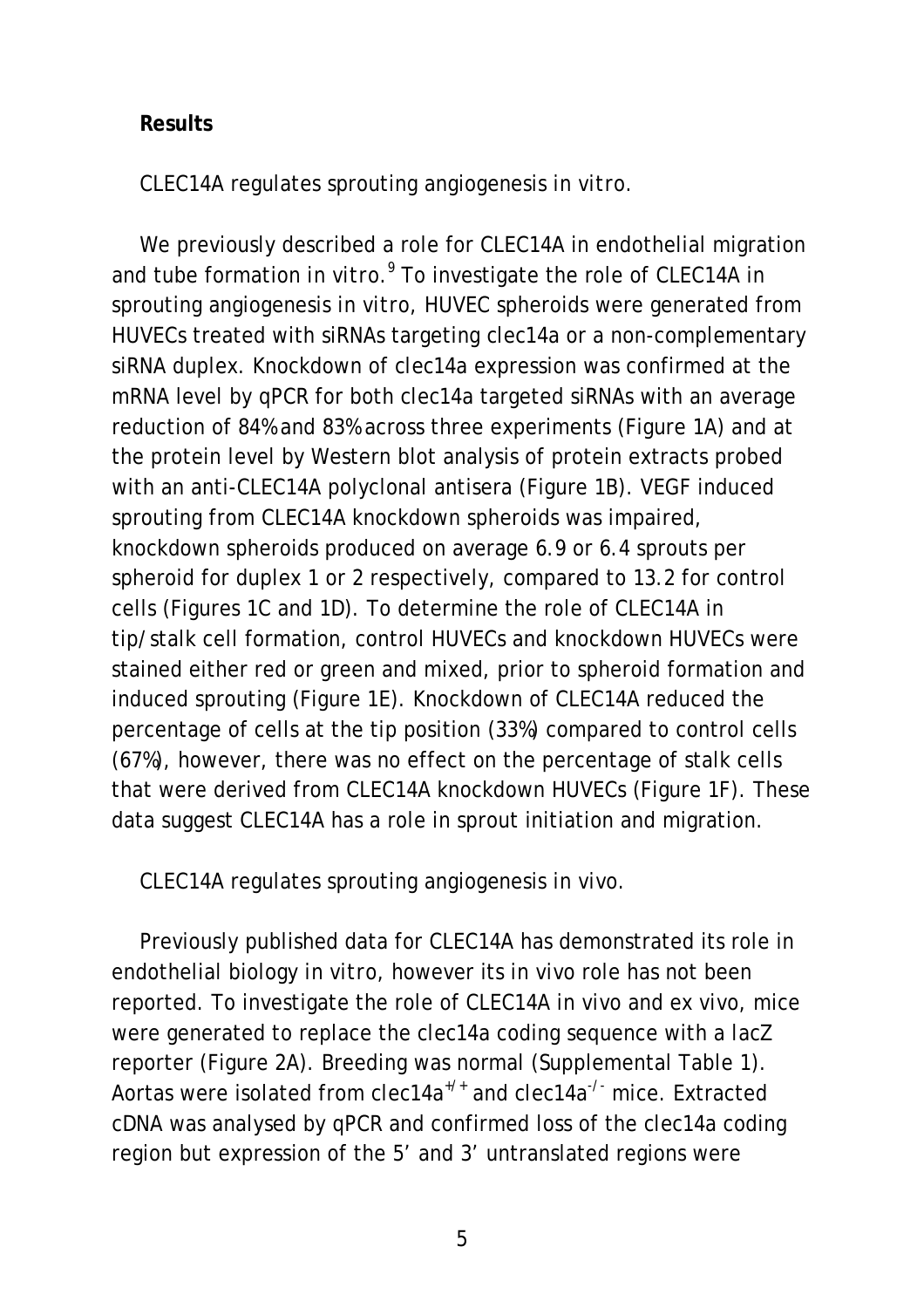retained (Figure 2B) and expression of *mmrn2* was unaltered (Supplemental Figure 1). Loss of CLEC14A at the protein level was also confirmed by Western blot analysis of lung tissue lysates (Figure 2C).

To confirm the role of CLEC14A in sprouting angiogenesis in a multicellular three dimensional co-culture, aortas were isolated, cut into rings and embedded in collagen. Cellular outgrowth was stimulated by VEGF and monitored over 7 days before end-point quantitation of endothelial sprouting. Again, loss of CLEC14A impaired endothelial sprout outgrowth and migration (Figure 2D). Aortic rings from wildtype mice produced over double the number of tubes compared to that observed for CLEC14A knockout mice (30.6 tubes compared to 13.4 tubes respectively) (Figure 2E). In addition, the maximum migration, which is defined by the furthest distance migrated away from each aortic ring, was also reduced in knockout cultures (Figure 2F). To assess whether CLEC14A has a similar function *in vivo*, sponge barrels were implanted subcutaneously into CLEC14A knockout mice. Cellular infiltration and neo-angiogenesis were stimulated using bFGF injections into the sponge every two days for two weeks. Macroscopic analysis of sponge sections stained with haematoxylin and eosin revealed impaired infiltration of cells into the sponge in *clec14a<sup>-/-</sup>* animals (Figures 2G and 2H). In addition, vascularity was significantly reduced (p<0.01) for *clec14a-/-* animals (Figure 2I). To confirm the endothelial cells lining the neoangiogenic vessels express *clec14a* in this model, sponges and livers from CLEC14A KO mice were stained with x-gal. Strong x-gal staining was observed on blood vessels within the sponge compared to matched liver sections (Figure 2J). From these data we can conclude that mouse CLEC14A expression regulates endothelial migration and angiogenic sprouting *in vivo*, as well as *in vitro*, and CLEC14A is upregulated on sprouting endothelium.

CLEC14A promotes tumour growth.

CLEC14A expression is found highly up-regulated on human tumour vessels compared to vessels from healthy tissue, suggesting that cancer

6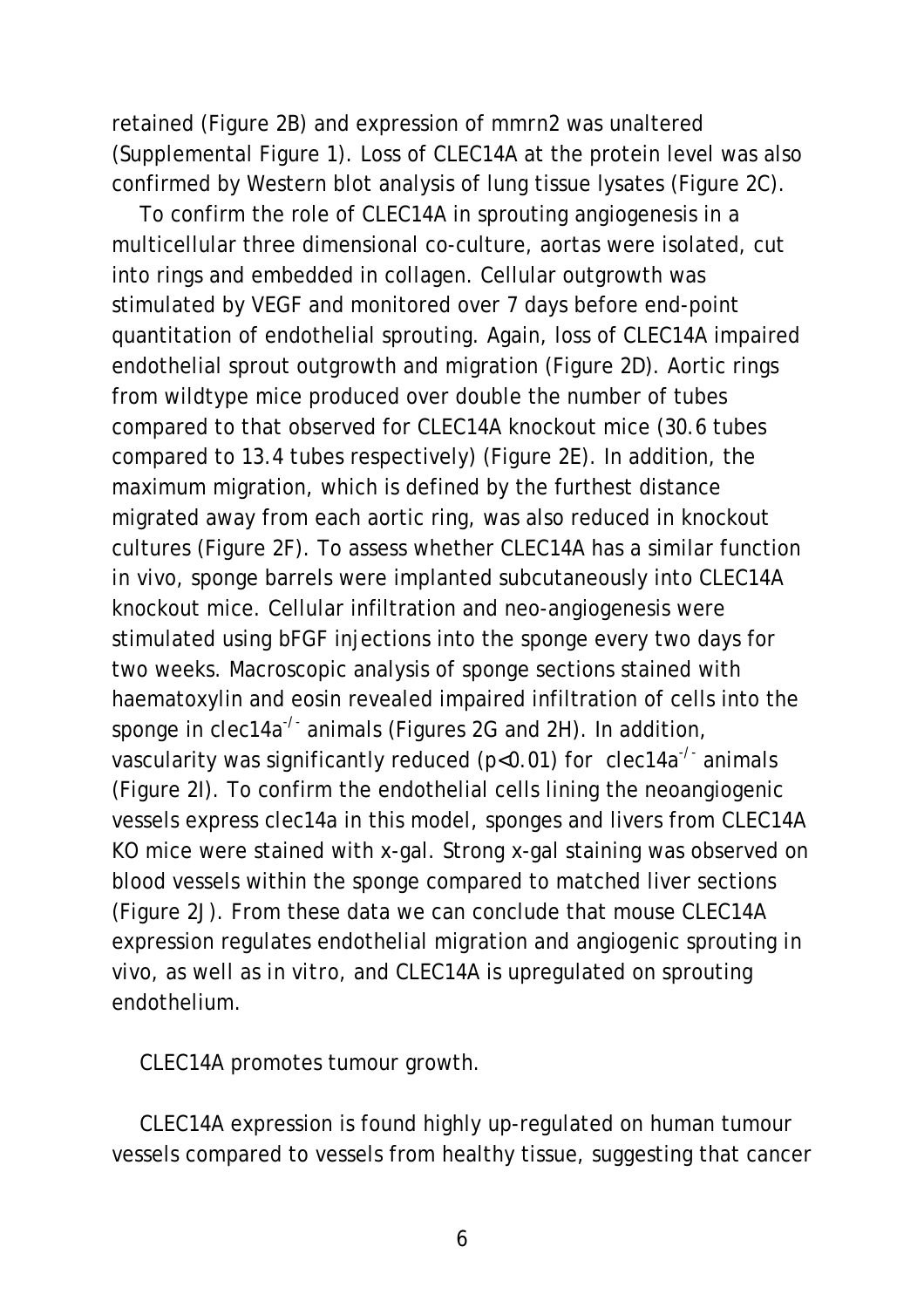therapies could be targeted against CLEC14A. <sup>9</sup> Therefore, to investigate whether loss of CLEC14A effects tumour growth, we used the syngeneic Lewis lung carcinoma (LLC) model. For this 1x10<sup>6</sup> LLC cells were injected subcutaneously into the right flank of either *clec14a+/+* or *clec14a-/-* mice. Tumour growth was impaired in the *clec14a-/-* mice compared to *clec14a+/+* littermates (Figure 3A). This was confirmed by three independent experiments. Excised tumours taken from *clec14a-/-* mice were smaller in size (Figure 3B) and smaller in weight (Figure 3C) than *clec14a+/+* littermates. To determine whether the vascular density within these tumours was also effected, tissue sections were stained with an anti-CD31 antibody. Analysis shows a reduced density of discrete vessels (Figures 3D and 3E) and reduced percentage endothelial coverage (Figure 3F). In healthy tissues, highest expression of x-gal in sections from *clec14a-/-* mice was seen in the liver vessels (black arrow) but was vastly less than that seen on both mature vessels, with erythrocyte filled lumens (Figure 3G, black arrows), and immature microvessels within the tumour (Figure 3G, red arrows), confirming *clec14a* is upregulated on tumour vessels.

Identification and confirmation of CLEC14A-MMRN2 interaction.

To identify potential binding partners for the extracellular domain for CLEC14A, we first purified CLEC14A extracellular domain protein tagged with human Fc. This protein or Fc alone was incubated with HUVEC whole cell lysates and precipitated using protein A agarose beads. The precipitated proteins were then washed and separated on a SDS-PAG. Seven gel regions were excised, digested and analysed by mass spectrometry. The most abundant protein identified was MMRN2 with 12 peptides (11 unique), and no peptides in the corresponding control pulldown fraction. Western blot analysis of the precipitates confirmed the presence of MMRN2 in the CLEC14A-ECD-Fc pull-down and was not detected in the Fc alone pull-down (Figure 4A). To further confirm this interaction, endogenous CLEC14A was immunoprecipitated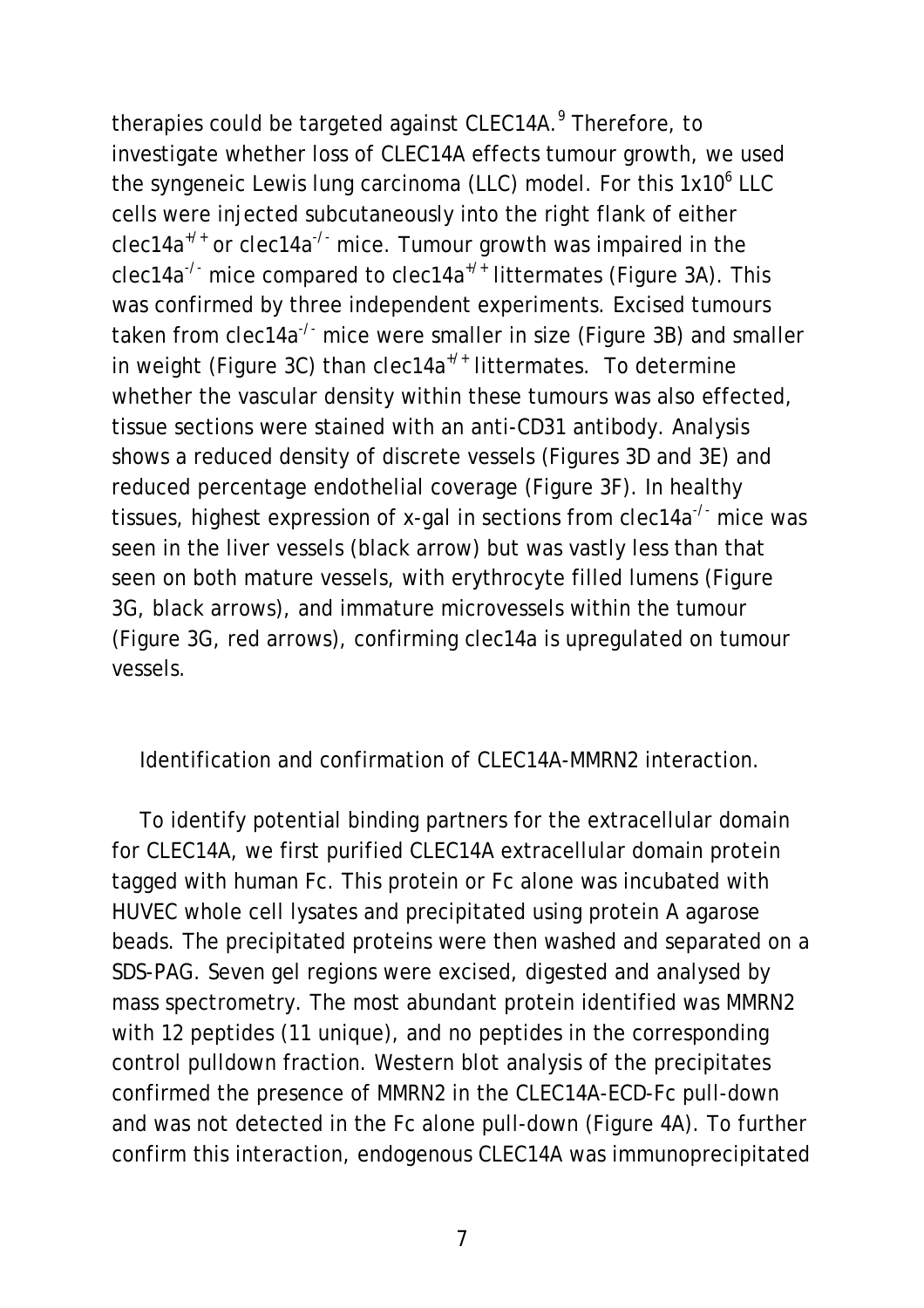from HUVEC whole cell lysates. Western blot analysis confirmed MMRN2 co-precipitation in the CLEC14A precipitate but was not detected in the IgG control (Figure 4B).

Development and validation of CLEC14A monoclonal antibodies.

To further our understanding of CLEC14A, we next produced crossspecies reactive antibodies. To enable this, murine CLEC14A protein with a human Fc tag was expressed in HEK293T cells and purified on a protein A column. Mice were then immunised with 50 µg mCLEC14A with complete Freund's adjuvant to break tolerance. Clones were screened for activity against human CLEC14A or human Fc. To confirm the clones could recognise cell bound CLEC14A, HEK293T cells overexpressing HA-CLEC14A were stained with clone C2 or C4 or a monoclonal HA tag antibody. FACs analysis shows increased fluorescence for each of the antibodies in the HA-CLEC14A overexpressing cells compared to control transfected cells (Figure 5A). To confirm that antibodies recognise the endogenous form of CLEC14A, these clones were used to stain HUVEC treated with control or *clec14a* targeted siRNAs. Control HUVEC were stained strongly by clone C2 and C4 and this staining was reduced to isotype control levels by knockdown of CLEC14A (Figure 5B). These results confirmed the specificity of the CLEC14A monoclonal antibodies.

To determine whether the C2 and C4 clones bind to the same region of CLEC14A, HUVECs were pre-treated with BSA, C2 or C4 antibody prior to C2-FITC staining. C2 incubation blocked C2-FITC staining effectively, but C4 had little effect (Figure 5C). The same pretreatment was repeated prior to C4-FITC staining. C2 antibody did not effect C4-FITC staining however, HUVECs pre-treated with C4 showed reduced binding of C4-FITC (Figure 5D). From these results we can conclude that C2 and C4 bind to discrete regions of CLEC14A.

A CLEC14A monoclonal antibody blocks CLEC14A-MMRN2 binding.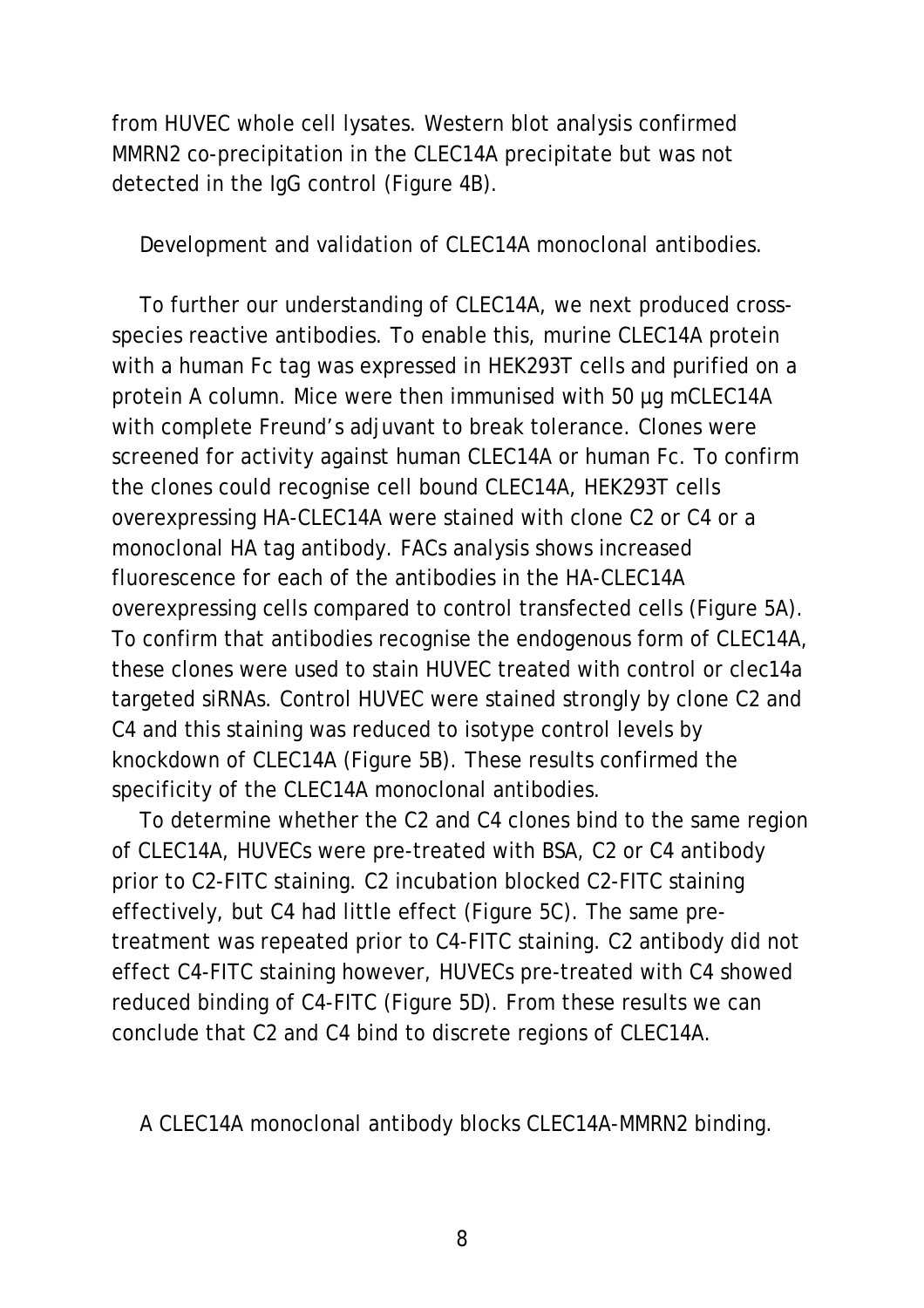To determine whether either of these CLEC14A monoclonal antibodies could inhibit the binding of MMRN2 to CLEC14A, CLEC14A-ECD-Fc was pre-incubated with increasing concentrations of mIgG1, or C2, or C4, prior to incubation with lysates from HEK293T cells overexpressing MMRN2. Precipitates were then separated and probed for MMRN2 or CLEC14A-ECD-Fc. MMRN2 binding was observed for CLEC14A-ECD-Fc precipitates blocked with mIgG1 or C2 (Figure 5E) but no MMRN2 binding was observed in the C4 blocked precipitates (Figure 5F). This confirms that the C4 but not the C2 monoclonal antibody blocks MMRN2 binding to CLEC14A.

CLEC14A-MMRN2 blocking antibody inhibits tube formation and sprouting angiogenesis *in vitro* and *in vivo*.

We previously showed that CLEC14A expression regulates endothelial cell migration and tube formation.<sup>9</sup> To assess whether C2 or C4 have a role in modulating endothelial cell migration, wounds were scratched into HUVEC monolayers and treated with 20 µg/ml mIgG1, C2 or C4. Wound closure was assessed at 16-24 hours. However, no difference was observed between any of the treatments (data not shown). Antibody treatment also had no effect on CLEC14A expression (Supplemental Figure 2). To determine whether the CLEC14A monoclonal antibodies have regulatory properties in *in vitro* tube formation, HUVECs were plated onto Matrigel and treated with either mIgG1, C2 or C4 for 16hrs. The C2 treatment had no effect on tube formation compared to the mIgG1 control; however, C4 treatment effected branching and meshes (Figure 6A). The number of meshes (Figure 6B) was decreased in the C4 treatment group, with a corresponding increase in the number of branches (Figure 6C) for this treatment group compared to the control and C2 groups. Furthermore, C4 treated HUVECs have decreased branch length (Figure 6D). These data suggest that C4 inhibits the sprouting or sensing and delays interconnectivity of the tubes, but the second CLEC14A targeted antibody (C2) was without activity on tube formation.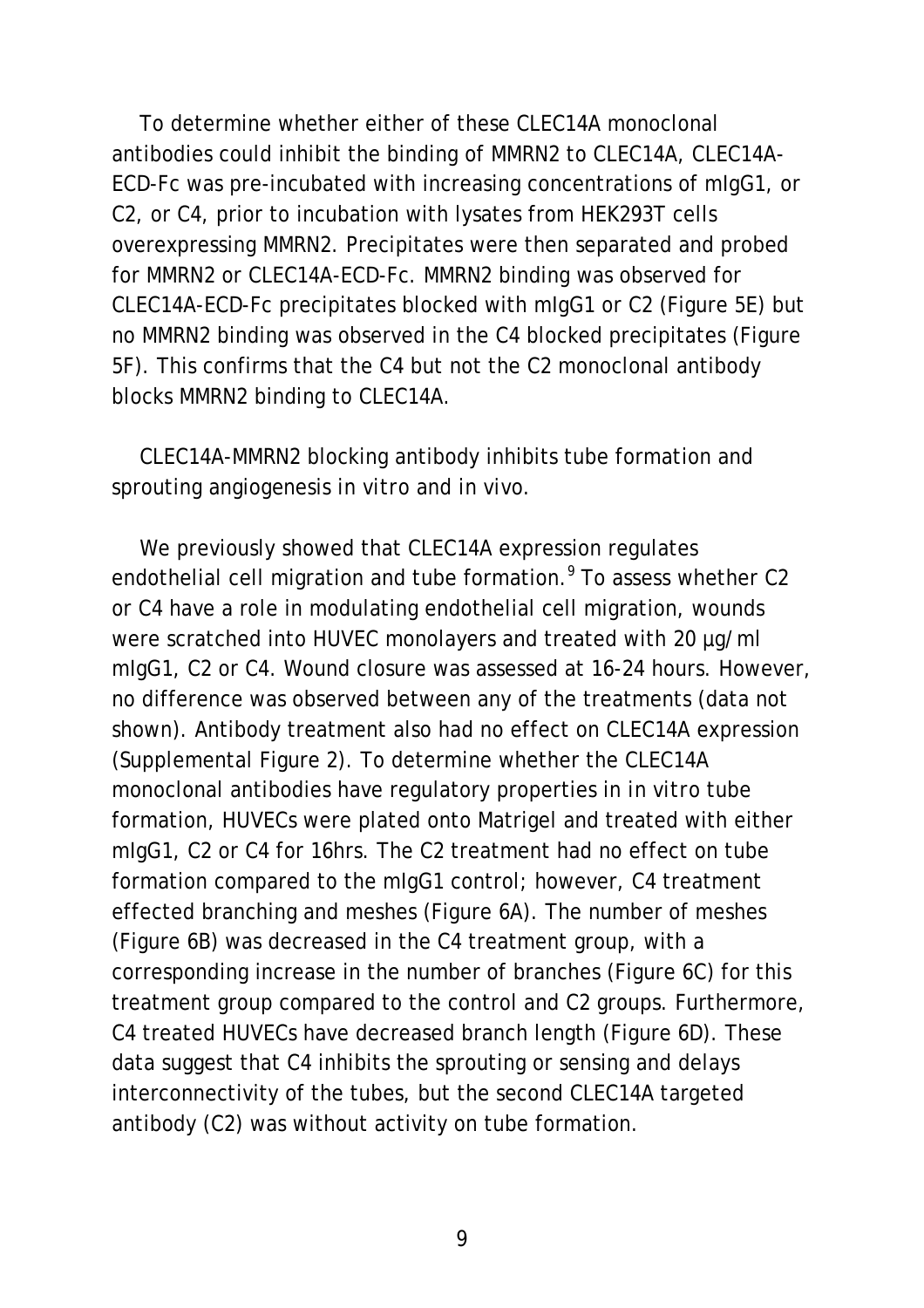To investigate how disruption of the MMRN2-CLEC14A interaction effects sprouting *in vitro*, we treated HUVEC spheroids with 20 µg/ml C4 or C2 or mIgG1 control antibodies. Control, mIgG1 treated, spheroids formed sprouts after 16 hours as expected (Figure 6E). C2 treatment had no effect on sprouting, but C4 treatment inhibited sprout formation by 50 % (Figures 6E and 6F). To further investigate, aortic ring cultures were also supplemented with 20 µg/ml C4 or C2 or mIgG1 antibodies. Endothelial outgrowth and tube formation was well established after 7 days culture in the presence of mIgG1 (Figure 6G). C4 antibody effectively inhibited tube outgrowth, however C2 antibody was inactive in regulating tube/sprout formation from aortic rings (Figures 6G and 6H).

To confirm the importance of MMRN2, HUVECs were treated with *mmrn2* targeted siRNA or a control siRNA duplex. Knockdown of *mmrn2*  expression was confirmed by qPCR (Figure 6I). Endothelial sprouting from MMRN2 knockdown HUVEC spheroids formed 8.9 (duplex 1) or 8.6 (duplex 2) sprouts per spheroid, compared to 15.7 for control spheroids (Figure 6J).

To evaluate the role of the MMRN2-CLEC14A interaction *in vivo*, subcutaneous sponge implants were used. Sponge infiltration was stimulated as previously described with the addition of either 10 µg mIgG1 or C4 antibody. Total cellular sponge infiltration was significantly reduced (p<0.01) in the C4 treatment group compared to the mIgG1 controls (Figures 6K and 6L). Vascular density of the invaded sponge was also reduced for the C4 antibody group (Figure 6M). These data demonstrate that the MMRN2-CLEC14A interaction promotes *in vivo* angiogenesis.

CLEC14A-MMRN2 blocking antibody inhibits tumour growth.

As CLEC14A expression is most abundant on tumour endothelial cells and CLEC14A expression is associated with MMRN2 in tumours,<sup>11</sup> we hypothesised that disruption of this interaction would perturb tumour growth. Therefore, mice with LLC tumours were injected intraperitoneally twice per week with 10 µg C4 or mIgG1 (control) for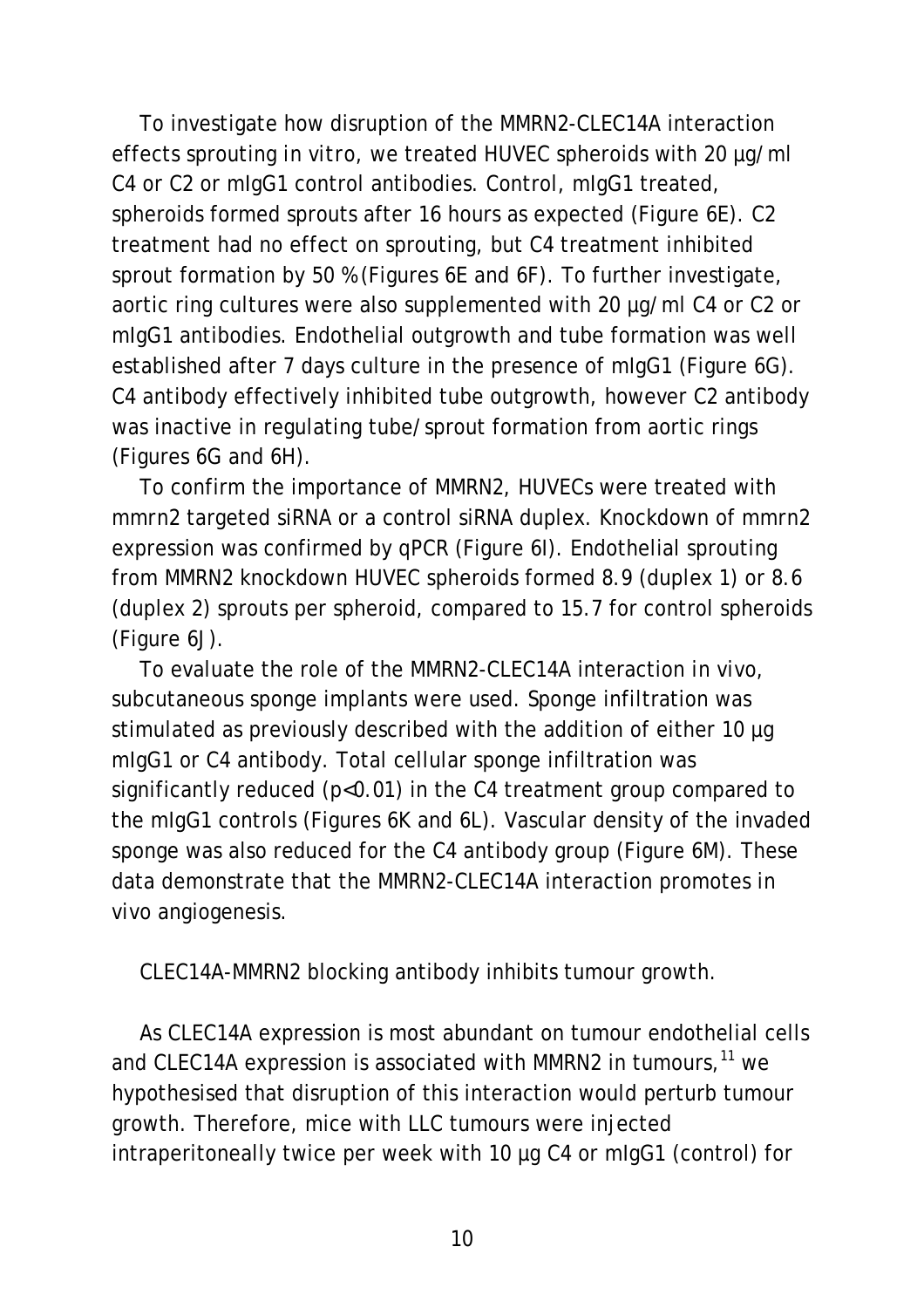the duration of the experiment. Tumour growth was slowed for mice treated with C4 antibody compared to the control, mIgG1, treatment group (Figure 7A). Tumours from the C4 treated mice were smaller in size (Figure 7B) and weight (Figure 7C) than control animals. Again we examined the vascular density within these tumours. Tissue sections were stained with an anti-CD31 antibody and fluorescent analysis revealed a reduced density of discrete vessels (Figures 7D and 7E) and the percentage endothelial coverage (Figure 7F). Suggesting that CLEC14A binding to MMRN2 is an important functional component of tumour induced angiogenesis.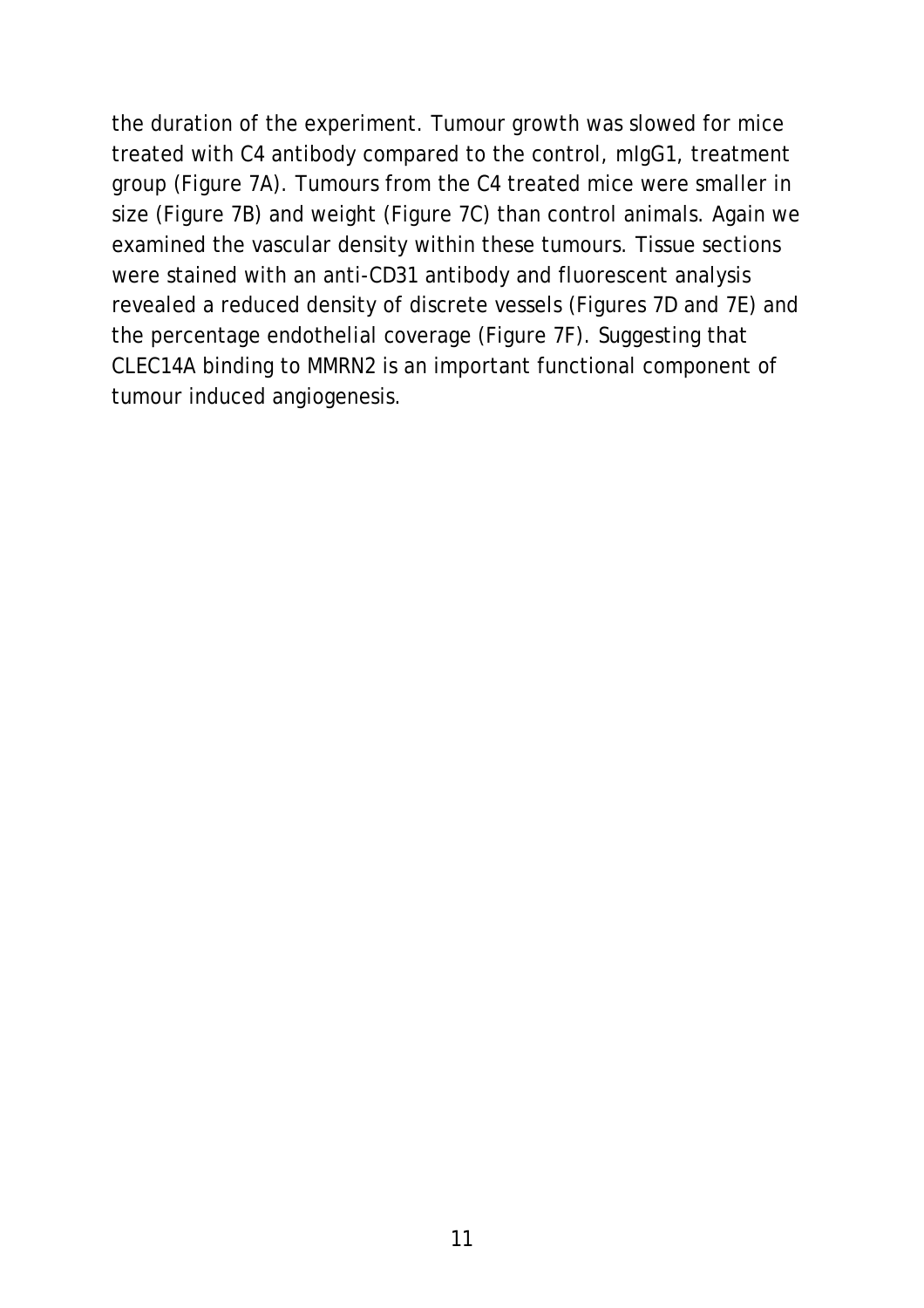#### **Discussion**

CLEC14A is one of a small group of endothelial genes that contribute to tumour angiogenesis in multiple tumour types.<sup>9,13</sup> Here we demonstrate that through loss of CLEC14A, tumour growth is inhibited *in vivo* (Figure 3). A similar phenotype has also been observed for other tumour endothelial markers, such as TEM8,<sup>16</sup> Endoglin,<sup>17</sup> Galectin,<sup>18</sup> ELTD1,<sup>13</sup> and Endosialin,<sup>19</sup> this demonstrates the importance of these tumour endothelial expressed genes in vascularisation and tumour growth. Although many groups have focused on factors involved in physiological sprouting angiogenesis, these tumour endothelial expressed genes could deliver tumour anti-angiogenic therapeutic potential. 20

Upregulation of CLEC14A has been observed in human tumours<sup>9,13,21</sup> and murine models of pancreatic and cervical cancer $11$  which supports our findings that *clec14a* expression is upregulated on tumour vessels in the LLC model (Figure 3). CLEC14A has been shown to regulate multiple aspects of endothelial biology including adhesion, 10,12 migration,<sup>9,10,12</sup> tube formation,<sup>9-11</sup> and we now demonstrate, as we first predicted, <sup>22</sup> it is also important for sprouting angiogenesis *in vitro*  and *in vivo* (Figures 1 and 2). We can infer that this role of CLEC14A is through endothelial-endothelial interactions or endothelialextracellular matrix interactions, because *in vitro* HUVEC sprouting is perturbed by CLEC14A knockdown, suggesting the presence of other cell types is dispensable. We also observed for the first time upregulation of *clec14a* expression on neoangiogenic vessels in the subcutaneous sponge assay (Figure 2). This is expected as newly formed endothelial sprouts have been modelled to experience extremely low shear stress (0.2 Pa) from the 4.2 µm of the bifurcation point to the tip of the sprout, <sup>23</sup> and *clec14a* expression is known to be upregulated by low shear stress. <sup>9</sup> Therefore, it is possible that CLEC14A has a role in regulating physiological sprouting angiogenesis also, however, its role will likely be limited by the co-expression of MMRN2.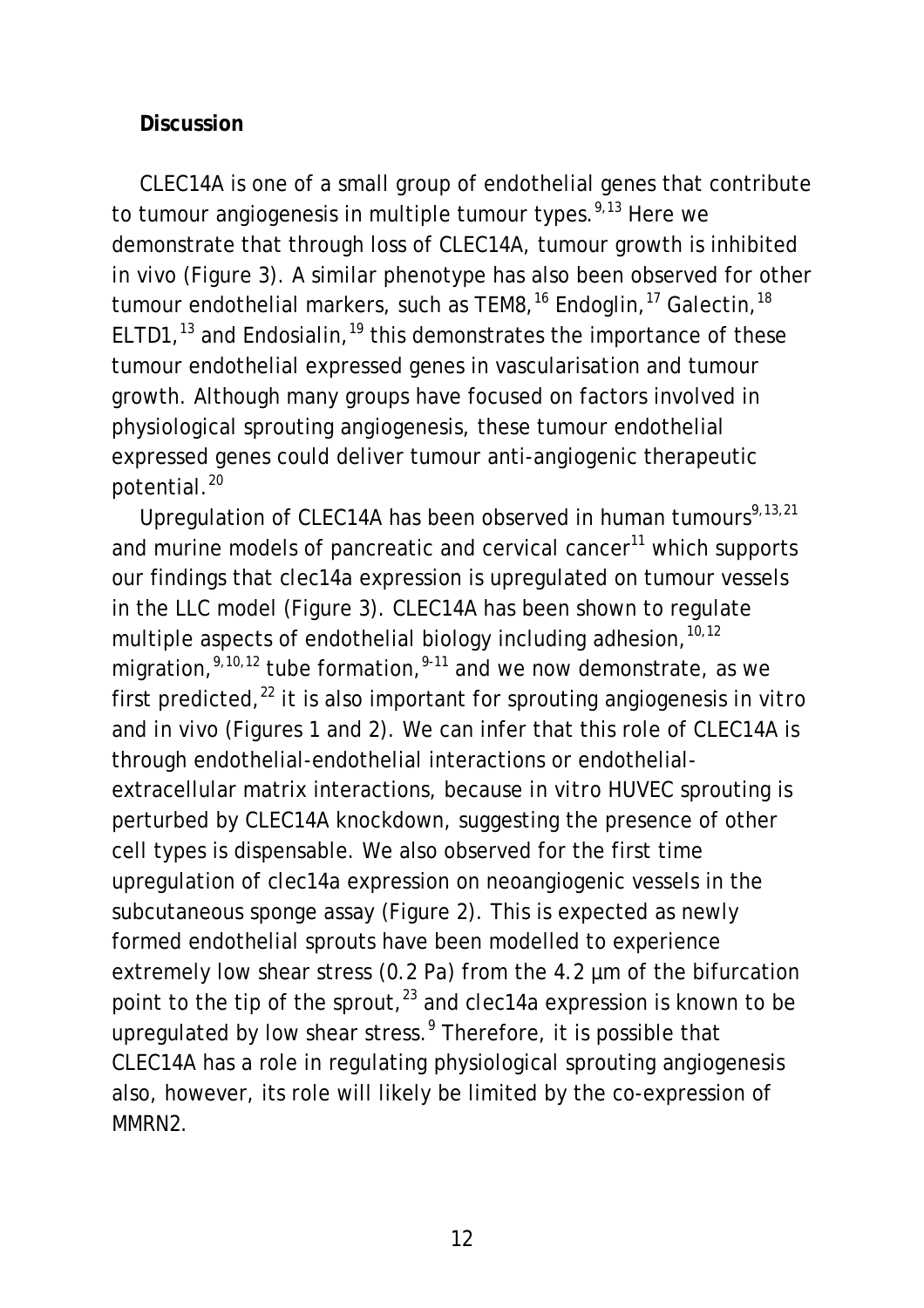Zanivan et al. identified MMRN2 as a component of the extracellular matrix that interacts with CLEC14A.<sup>11</sup> We independently verified this interaction through pulldown of proteins from HUVEC lysates using the extracellular domain of CLEC14A, as well as co-immunoprecipitation of the endogenous proteins (Figure 4). Through the generation and validation of CLEC14A monoclonal antibodies, we identified two antibodies that bind to discrete regions of CLEC14A (Figure 5C and 5D) and have shown that the C4 but not the C2 clone blocks the interaction of CLEC14A with MMRN2 (Figure 5E and 5F). To probe the function of the CLEC14A-MMRN2 interaction, we used the C4 antibody in Matrigel tube forming assays and found an increase in branching and decrease in evolved meshes (Figure 6). Knockdown by siRNA or targeting with polyclonal CLEC14A antisera has a similar effect on branching in this *in*  vitro Matrigel assay.<sup>9</sup> However, another monoclonal antibody that binds CLEC14A but does not block MMRN2 binding had no effect (Figure 6). In a study using phage display to develop IgGs targeting the c-type lectin domain (CTLD) of CLEC14A, some of the generated IgGs reduced HUVEC cell migration and tube formation, although not all of the clones tested. <sup>12</sup> As our monoclonal antibody has a similar function it is possible that the MMRN2 binding site is within the CTLD region of CLEC14A, although further work is required to confirm this. *In vitro*  and *in vivo* sprouting assays treated with C4 antibodies also demonstrated the role of the CLEC14A-MMRN2 interaction for endothelial sprouting (Figure 6). Lorenzon et al previously observed anti-angiogenic activity with soluble MMRN2 protein.<sup>33</sup> This data supports our model, as soluble MMRN2 protein could be binding to CLEC14A and disrupting the interaction of CLEC14A with MMRN2 in the extracellular matrix (Figure 8). Finally, we found that the CLEC14A-MMRN2 interaction is important for tumour growth (Figure 7), C4 treatment recapitulated tumour growth and reduced tumour vascularity as seen in *clec14a-/-* mice (Figure 3). Antibody inhibition of tumour endothelial marker function has been suggested as a mode of anti-angiogenic therapy for  $TEM8<sup>24</sup>$  and our studies corroborate this approach. Although in this example no ligand or mode of activity was identified. This is the first time that CLEC14A and a specific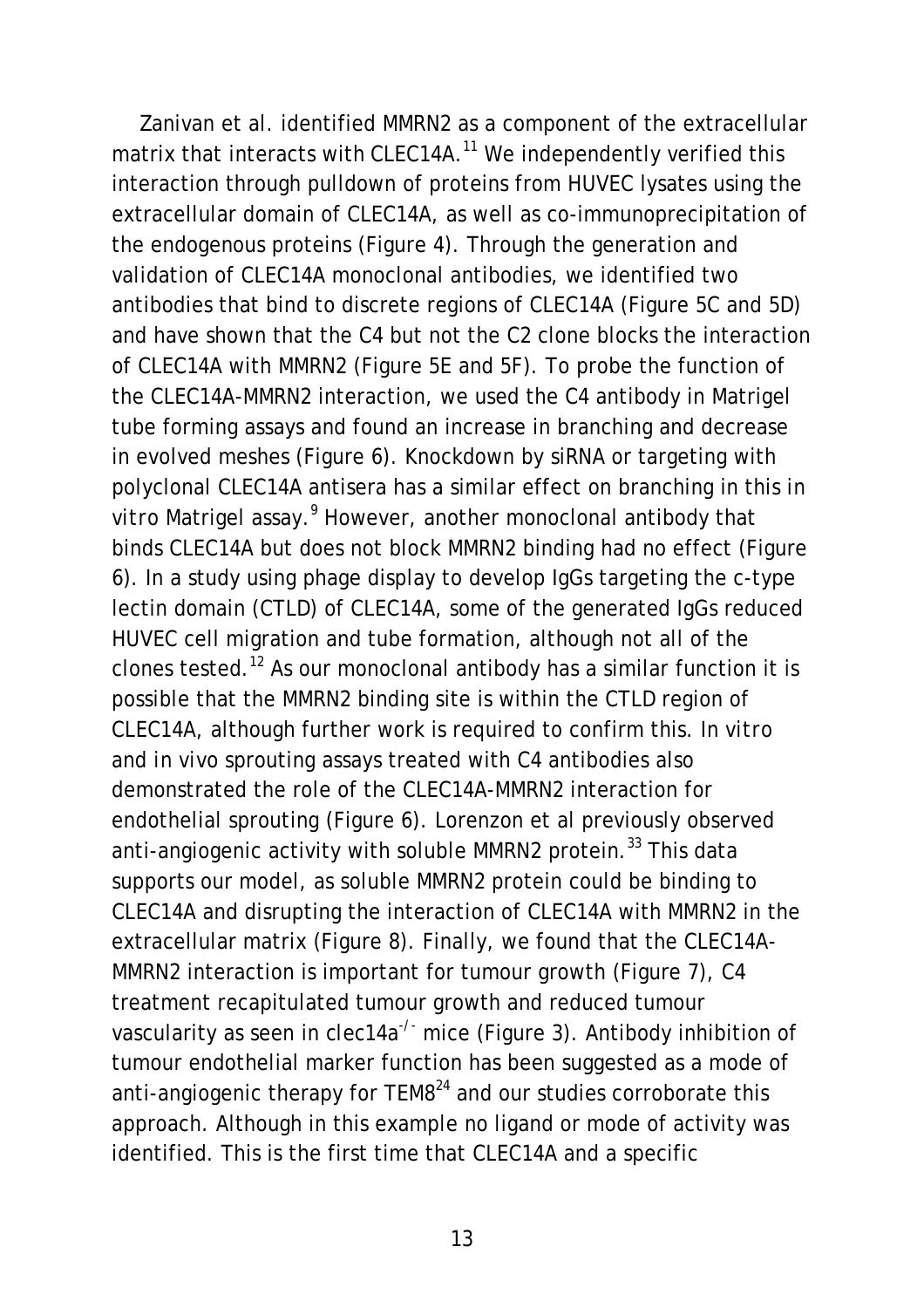extracellular interaction has been shown to be important for tumour growth, and suggests a hitherto unknown avenue into new antiangiogenic therapies.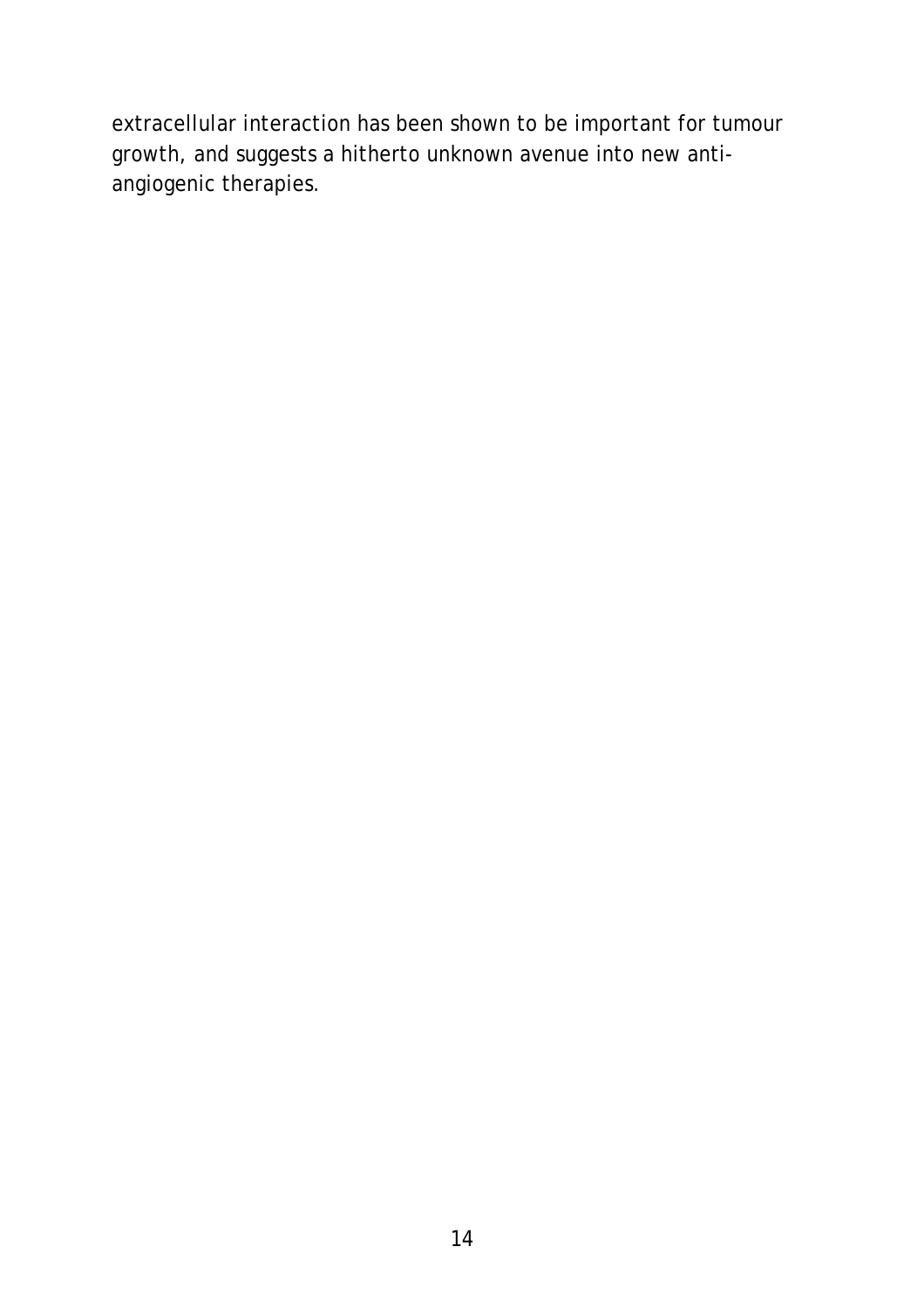## **Materials and Methods.**

## Reagents.

For Western blotting and immunoprecipitation; primary antibodies: sheep polyclonal anti-human CLEC14A (R&D systems), mouse monoclonal anti-human Tubulin (Sigma), mouse polyclonal anti-human MMRN2 (Abnova); secondary antibodies: goat polyclonal anti-mouse IgG conjugated to horseradish peroxidase (HRP) (Dako), donkey polyclonal anti-sheep IgG conjugated to HRP (R&D systems). For immunofluorescence; primary antibodies: rabbit polyclonal anti-murine PECAM (Santa Cruz); secondary antibodies: donkey polyclonal antirabbit conjugated to Alexa Fluor488 (Invitrogen). For flow cytometry; primary antibodies: mouse monoclonal anti-HA tag (CRUK), mouse monoclonal anti-CLEC14A (C2, C4 described below); secondary antibodies: goat polyclonal anti-mouse IgG conjugated to Alexa Fluor488 (Invitrogen).

Plasmids.

For protein production; lentiviral plasmids psPAX2 (lentiviral packaging; Addgene), pMD2G (Envelope plasmid; Addgene) and pWPI hCLEC14A-ECD-Fc (lentiviral mammalian expression plasmid containing IRES-EGFP; Addgene) were used. pWPI hCLEC14A-Fc and mCLEC14A-Fc was generated by initial PCR subcloning from *clec14a* IMAGE clone (Origene) into pcDNA3-Fc plasmid. The primers used were as follows: human CLEC14A fwd -

5'TAGTAGGAATTCGAGAGAATGAGGCCGGCGTTCGCCCTG3'; human CLEC14A rev -

5'AGAACCGCGGCCGCTGGAGGAGTCGAAAGCCTGAGGAGT3'; murine CLEC14A fwd -

5'TAGTAGGAATTCGAGAGAATGAGGCCAGCGCTTGCCCTG3'; murine CLEC14A rev - 5'CTACTAGCGGCCGCTCGTGGAAGAGGTGTCGAAAGT3'. EcoR1 and Not1 restriction sites were used to insert CLEC14A. A further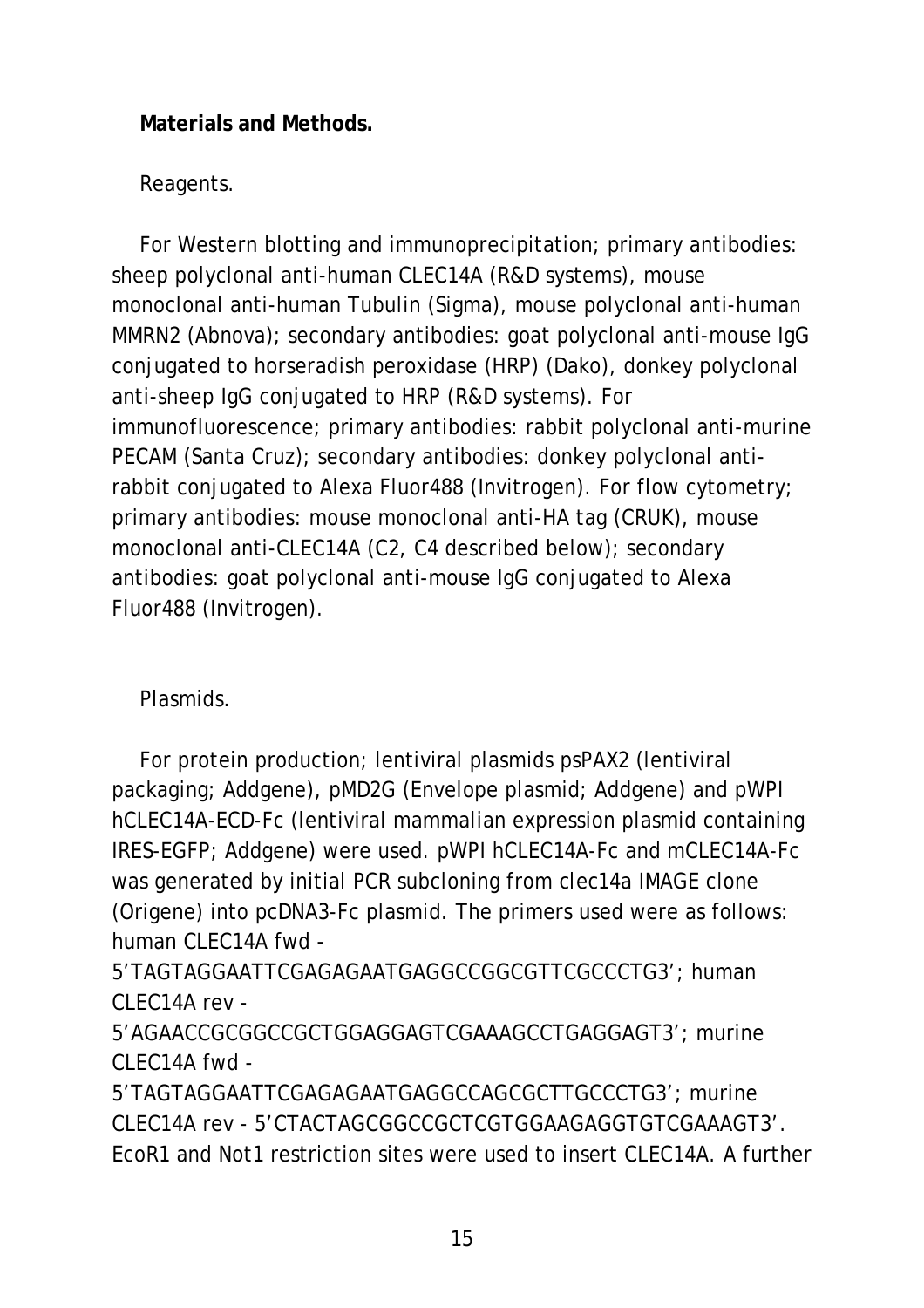round of PCR subcloning was performed to transfer the CLEC14A-Fc fusion into pWPI. The primers used were as follows: human CLEC14A fwd - 5'TAGTAGTTAATTAAGAGAGAATGAGGCCGGCGTTC3'; murine CLEC14A fwd - 5'TAGTAGTTAATTAAGAGAGAATGAGGCCAGCGCTT3'; human Fc rev - 5'CTACTAGTTTAAACTCATTTACCCGGAGACAGGGA3'. For this step, Pac1 and Pme1 restriction sites were used.

MMRN2 mammalian expression plasmid was constructed by PCR cloning from *mmrn2* IMAGE clone (Thermo) into pHL-Avitag3, <sup>25</sup> using the following primers: fwd - CCGGACCGGTCAGGCTTCCAGTACTAGCC; rev - CGGGGTACCGGTCTTAAACATCAGGAAGC. Age1 and Kpn1 restriction enzymes were used.

## Cell culture.

Human Umbilical Vein Endothelial Cells were isolated as described previously. <sup>9</sup> Umbilical cords were obtained from Birmingham Women's Health Care NHS Trust with informed consent. HUVECs and HEK293T cells were cultured as previously described.<sup>34</sup>

SiRNA transfections in HUVEC were performed as previously described for *clec14a*. <sup>9</sup> For *mmrn2* pre-designed siRNA duplexes were used (Ambion silencer select - ID S36387 and S36388). Lentivirus was produced in HEK293T cells by transient transfection with the lentiviral packaging, envelope and expression plasmids above. Plasmids were incubated in OptiMEM (Invitrogen) with polyethylenimine (36 µg/ml) at a 1:4 ratio for 10 minutes at room temperature prior to adding to HEK293T cells in cDMEM. Media supernatant was used to transduce fresh HEK293T cells. GFP positive HEK293T cells were sorted and used for protein production. Expression of MMRN2 in HEK293T cells was achieved by polyethylenimine transient transfection as above using pHL-Avitag3 hMMRN2.

Quantitative PCR.

cDNA was prepared using the High-Capacity cDNA Archive kit (Applied Biosystems), from 1 µg of extracted total RNA. qPCR reactions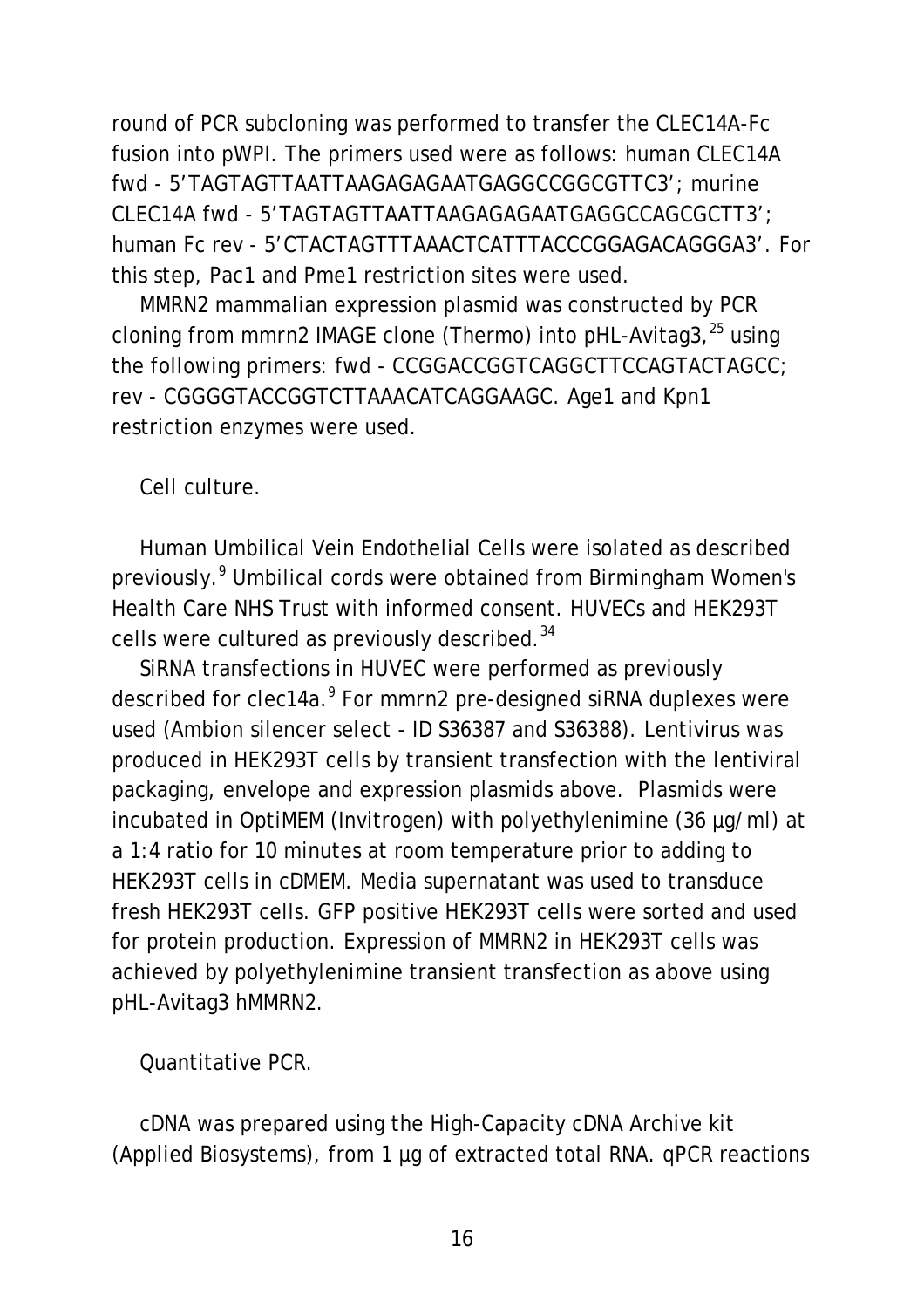were performed with Express qPCR supermix (Invitrogen) on a RG-3000 (Corbett, Manchester, UK) thermocycler. Primers for human *clec14a* and *flotillin-2* were as previously described. <sup>9</sup> Primers for murine *clec14a* 5' UTR, CDS and 3' UTR and murine beta-actin, are as follows: 5'UTR fwd – TTCCTTTTCCAGGGTTTGTG; 5' UTR rev – GCCTACAAGGTGGCTTGAAT; CDS fwd – AAGCTGTGCTCCTGCTCTTG; CDS rev – TCCTGAGTGCACTGTGAGATG; 3' UTR fwd – CTGTAGAGGGCGGTGACTTT; 3' UTR rev – AGCTGCTCCCAAGTCCTCT; mACTB fwd – CTAAGGCCAACCGTGAAAAG; mACTB rev - ACCAGAGGCATACAGGGACA. Relative expression ratios were calculated according to the efficiency adjusted mathematical model.<sup>27</sup>

Western blotting and immunoprecipitation.

Whole cell protein lysates were made and co-immunoprecipitation experiments were performed as previously described,<sup>28</sup> except protein was extracted from 2x10<sup>7</sup> HUVECs. For initial isolation of CLEC14A interacting proteins 5 µg CLEC14A-Fc or an equimolar amount of hFc was used. For endogenous immunoprecipitation experiments 0.4 µg anti-CLEC14A antibody or sheep IgG was used. For blocking experiments 5 µg CLEC14A-Fc or hFc were bound to protein G beads overnight in PBS. Beads were blocked for 5-6 hours in PBS containing 20 % FCS (PAA). Bound CLEC14A-Fc or hFc protein was blocked with increasing concentrations of mIgG, C2 or C4 in binding buffer overnight. Lysates from MMRN2 transfected HEK293T cells were then incubated overnight with the bead complexes before washing and analysing by Western blot. Standard protocols were used for Western blotting and SDS-PAGE.

Flow cytometry.

Cells were detached with cell dissociation buffer (Invitrogen), rinsed in PBS before incubation in blocking buffer (PBS,  $3\%$  BSA,  $1\%$  NaN<sub>3</sub>) for 15 minutes. Subsequent staining using 10 µg/ml anti-HA tag (CRUK), 10 µg/ml anti-CLEC14A (C2, C4 described below), as primary antibodies,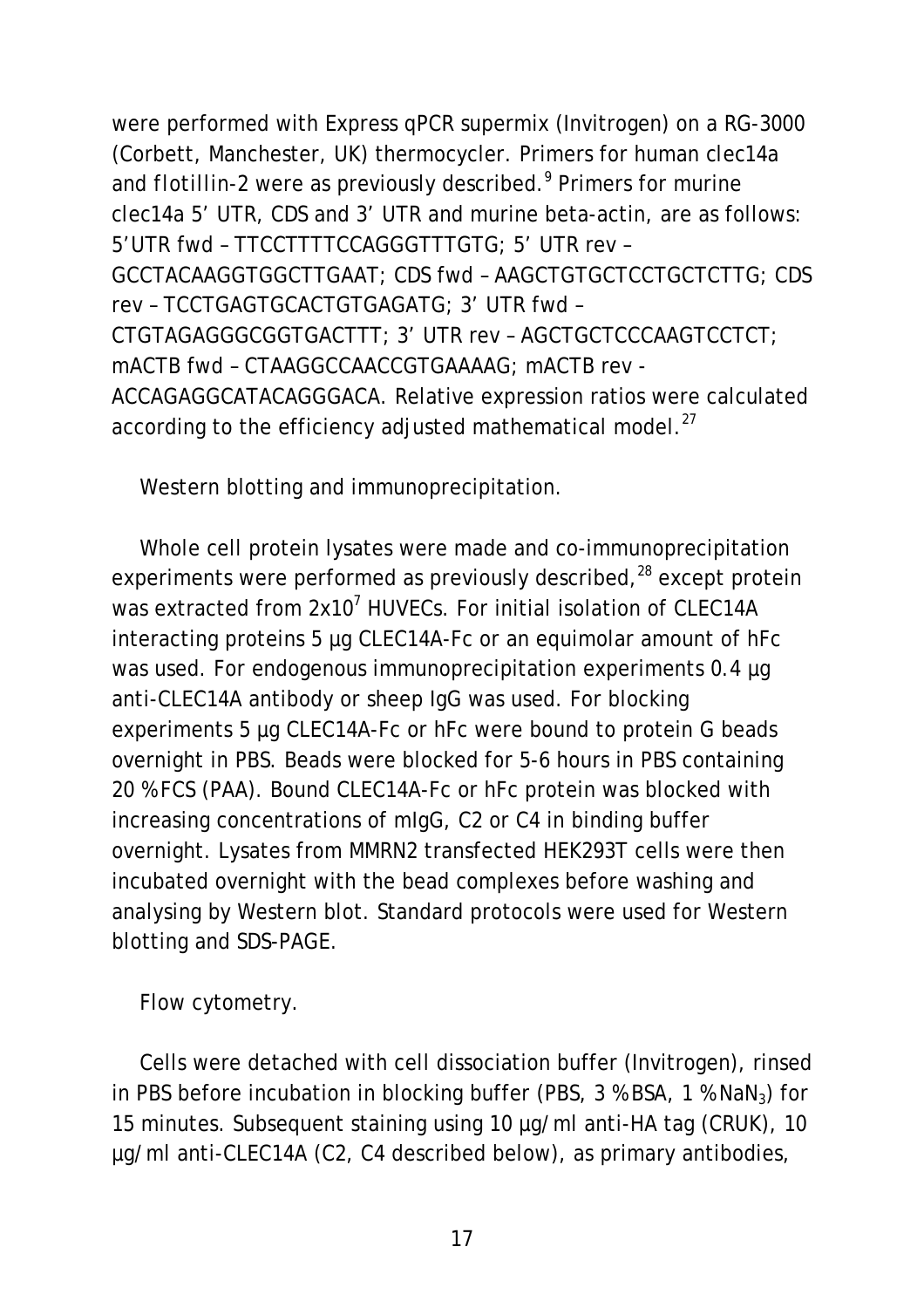in blocking buffer for 30 minutes. Cells were rinsed in PBS and stained with goat polyclonal anti-mouse IgG conjugated to Alexa Fluor488 (Invitrogen) in blocking buffer. Data (15,000 events/sample) were collected using a FACSCalibur apparatus (Becton Dickinson, Oxford, UK), and results were analysed with Becton Dickinson Cell Quest software.

HUVEC spheroid sprouting assay and *in vitro* Matrigel tube forming assay.

Generation of HUVEC spheroids and induction of endothelial sprouting in a collagen gel was performed as previously described,<sup>29</sup> using 1000 HUVECs per spheroid. Quantification was performed 16 hours after embedding. To quantify sprout growth the number of sprouts were counted, the cumulative sprout length and the maximal sprout length was assessed. For two colour sprouting experiments, HUVECs were pre-labelled with orange and green CellTracker dyes (Invitrogen). After 24 hours spheroids were fixed in 4% formaldehyde and mounted with Vectorshield (Vector labs). Slides were imaged with an Axioskop2 microscope and AxioVision SE64 Rel4.8 software (Zeiss, Cambridge, UK).

For the Matrigel tube forming assays  $1.4 \times 10^5$  HUVECs were seeded onto 70 µl basement membrane extract (Matrigel, BD Bioscience) in a 12 well plate. After 16 hours, images were taken of 5 fields of view per well using a Leica DM IL microscope (Leica, Milton Keynes, UK) with a USB 2.0 2M Xli digital camera (XL Imaging LLC, Carrollton, TX, USA) at 10x magnification. Images were analysed with the Angiogenesis analyser plugin for Image J (Carpentier G. et al., Angiogenesis Analyzer for ImageJ. 4th ImageJ User and Developer Conference proceedings) and available at the NIH website

(http://imagej.nih.gov/ij/macros/toolsets/Angiogenesis%20Analyzer.t xt).

Protein production.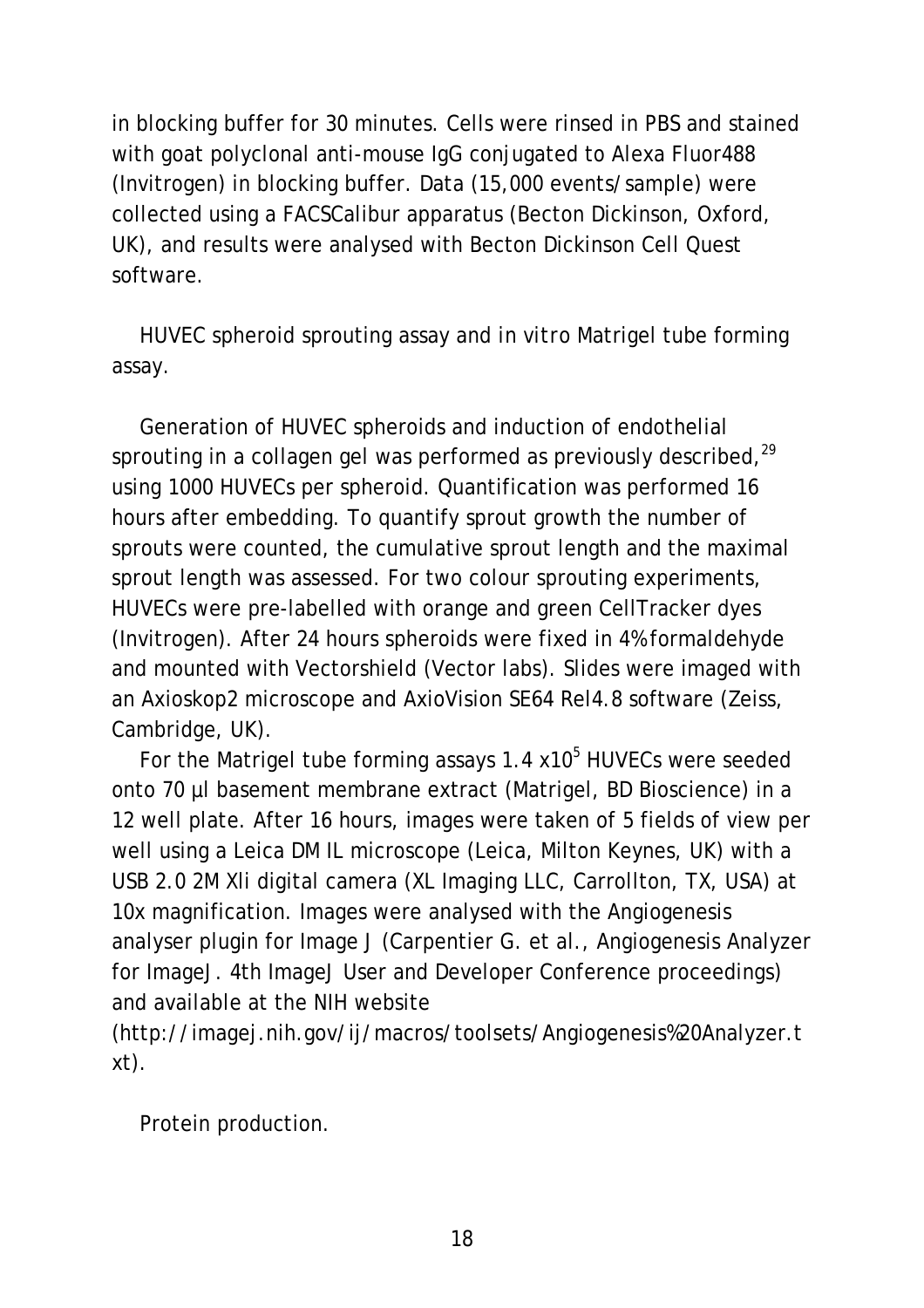Culture media (CM) from CLEC14A-Fc expressing HEK293T cells was collected. CM was flowed over a HiTrap protein A HP column (GE healthcare, Amersham, UK) and protein eluted using a 0-100 % gradient of 100 mM sodium citrate (pH 3) before neutralising with 1 M Tris base. Fractions were run on a SDS-PAG and assessed for protein purity and specificity by Coomassie staining and Western blotting. Fractions containing similar concentrations of protein were combined and dialysed in PBS prior to functional assays.

Monoclonal antibody generation.

Mouse monoclonal antibodies were commercially prepared by Serotec Ltd (Oxford, UK) using the following protocol to break tolerance supplied by us. Purified mouse CLEC14A-Fc fusion protein was given at 50 µg in Freunds complete adjuvant subcutaneously. Two weeks later mice were given another 50 µg subcutaneously but this time in Freunds adjuvant. Mice were culled and spleens harvested for fusion two weeks later.

Generation of *clec14a-/-* mice.

Mice were housed at the Birmingham Biomedical Services Unit (Birmingham, UK). C57BL/6N VGB6 feeder-dependent embryonic stem cells containing the CLEC14A deletion cassette (Clec14atm1(KOMP)Vlcg; project ID VG10554) were procured from the Knockout Mouse Project (University of California, Davis, USA). The Transgenic Mouse Facility at the University of Birmingham generated chimeric mice by injection of embryonic stem cells into albino C57BL/6 mice and were bred to C57BL/6 females to generate mice heterozygous for the cassette. Animal maintenance had appropriate Home Office approval and licensing.

Aortic ring and murine subcutaneous sponge angiogenesis assay.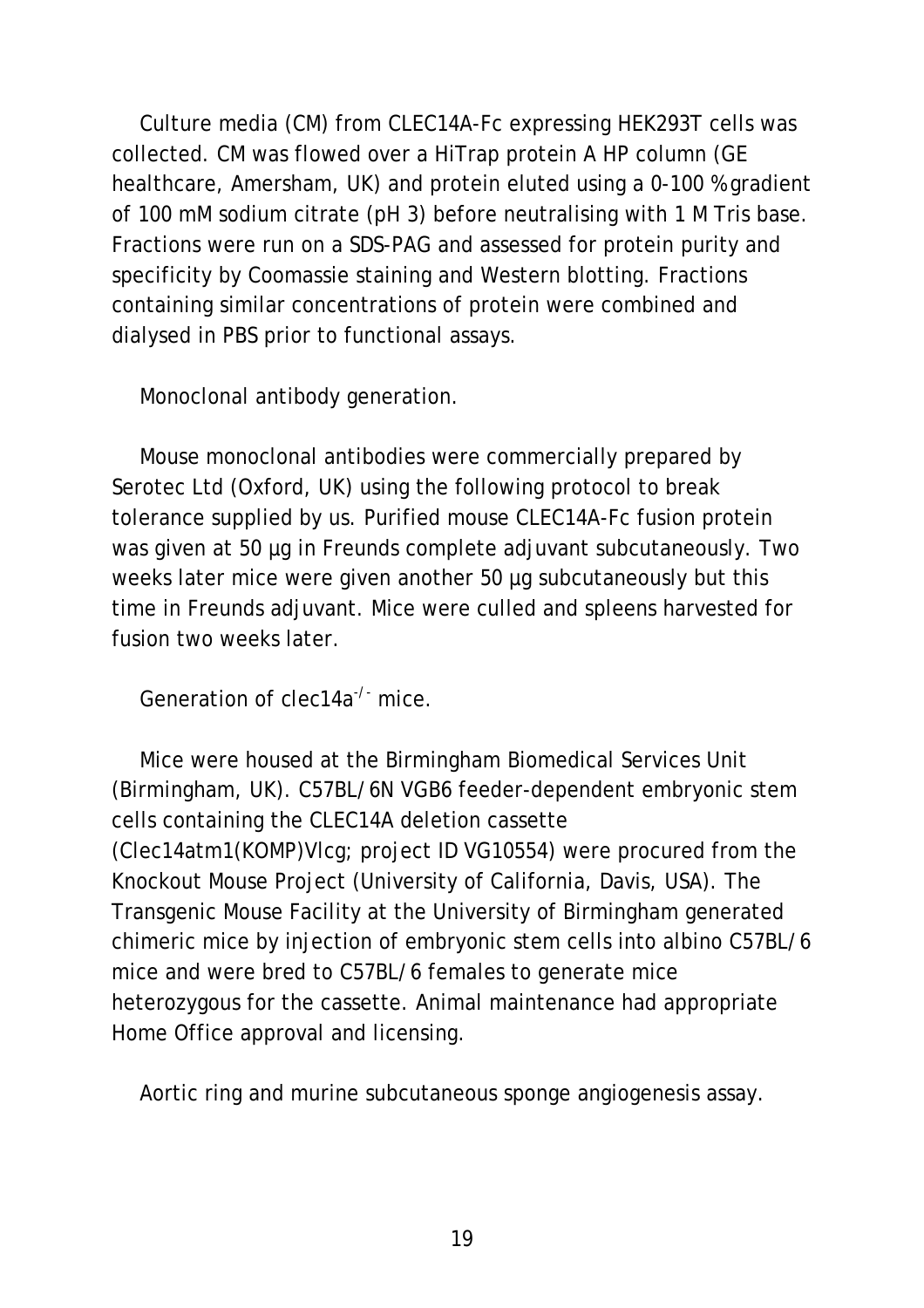Aortas were isolated and processed for aortic ring assays in collagen as previously described.<sup>30</sup> Tube/sprout outgrowth, maximal endothelial migration and total endothelial outgrowth was quantitated. The murine subcutaneous sponge angiogenesis assay was performed as previously described,<sup>31</sup> with slight modification. Male C57 black mice were implanted with a subcutaneous sterile polyether sponge disc (10×5×5 mm) under the dorsal skin of each flank at day 0. 100 µl bFGF (40 ng/ml; R&D systems) was injected through the skin directly into the sponges every other day for 14 days. Sponges were excised on day 14, fixed in 10 % formalin, and paraffin embedded. Sections were stained with haematoxylin and eosin, sponge cross-sections were taken using a Leica MZ 16 microscope (Leica, Milton Keynes, UK) with a USB 2.0 2M Xli digital camera at ×1 magnification for cellular invasion analysis. Images captured by Leica DM E microscope (Leica, Milton Keynes, UK) at 40x magnification were analysed for vessel density. Vessel counts were assessed in five fields per section per sponge. All animal experimentation was carried out in accordance with Home Office License number PPL 40/3339 held by RB.

Tumour implantation assays.

10<sup>6</sup> Lewis lung carcinoma cells were injected subcutaneously into the flank of male mice at 8-10 weeks of age. Tumour growth was monitored by daily calliper measurements and after two-four weeks growth, tumour mass was determined by weight, fixed in 4 % PFA, paraffin embedded and serial sections cut at 6 µm.

Immunofluorescence and X-gal staining.

Immunofluorescence staining was performed as previously described. 9

X-Gal staining was performed as previously described.<sup>32</sup>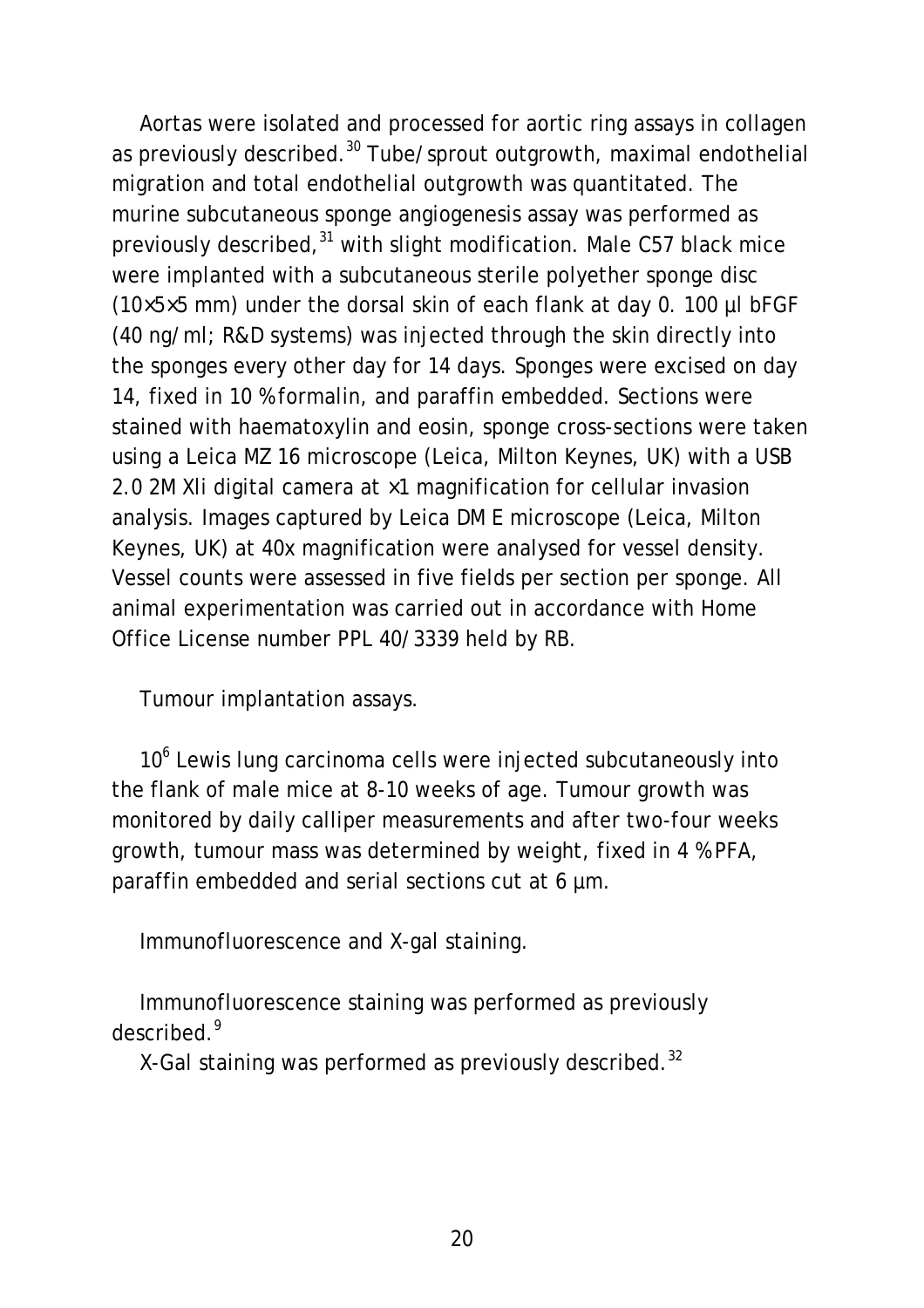## **Figure legends**

Figure 1 - SiRNA knockdown of CLEC14A reveals a role for CLEC14A in endothelial sprouting. [A] SiRNA duplexes targeting CLEC14A can efficiently knockdown CLEC14A mRNA expression in HUVEC, as determined by qPCR. Relative expression was determined by normalising expression to *flotillin2*. [B] Knockdown of CLEC14A at the protein level was determined for both siRNAs by Western blot analysis. Tubulin was used as a loading control. [C] Representative images of sprout outgrowth after 16 hours for control or *clec14a* targeted siRNA treated HUVEC. Scale bars are equal to 100 µm. [D] Quantitation of sprouts for 27 spheroids (9 spheroids from 3 cords) for control and CLEC14A knockdown HUVEC; Kruskal-Wallis statistical test p<0.001. [E] Representative images of sprout outgrowth after 24 hours for mixed control (green) and *clec14a* targeted siRNA treated HUVEC (red). Scale bars are equal to 100 µm. [F] Quantitation of the percentage of tip and stalk cells derived from control (CON) and CLEC14A knockdown (KD) HUVEC; two-way ANOVA statistical test with Bonferroni post-tests \*\*\* =  $p<0.001$ ,  $ns = not significant$ .

Figure 2 - Loss of CLEC14A inhibits sprouting *in vitro* and *in vivo*. [A] Schematic diagram of *clec14a* gene in C57BL/6 (*clec14a+/+*) or C57BL/6(Clec14atm1(KOMP)Vlcg) (*clec14a-/-* ) mice. [B] Quantitative PCR analysis of cDNA generated from three *clec14a+/+* mice (white bars) and three *clec14a-/-* mice (black bars) for the 5' untranslated region (UTR), coding sequence (CDS) and 3' UTR of *clec14a*. Relative expression was determined by normalising expression to *flotillin2*. [C] Western blot analysis of CLEC14A protein expression in lung lysates from *clec14a+/+* and *clec14a<sup>-/-</sup>* mice using polyclonal antisera against murine CLEC14A. Tubulin was used as a loading control. [D] Representative images of the aortic ring sprouting assay from *clec14a+/+* and *clec14a-/-* mice. Scale bars are equal to 200 µm. Quantitation of tubes formed per ring [E], and quantitation of the longest distance migrated away from the aortic ring by an endothelial tube per aortic ring [F], data from 48 rings per genotype, 6 mice for each genotype; Mann-Whitney statistical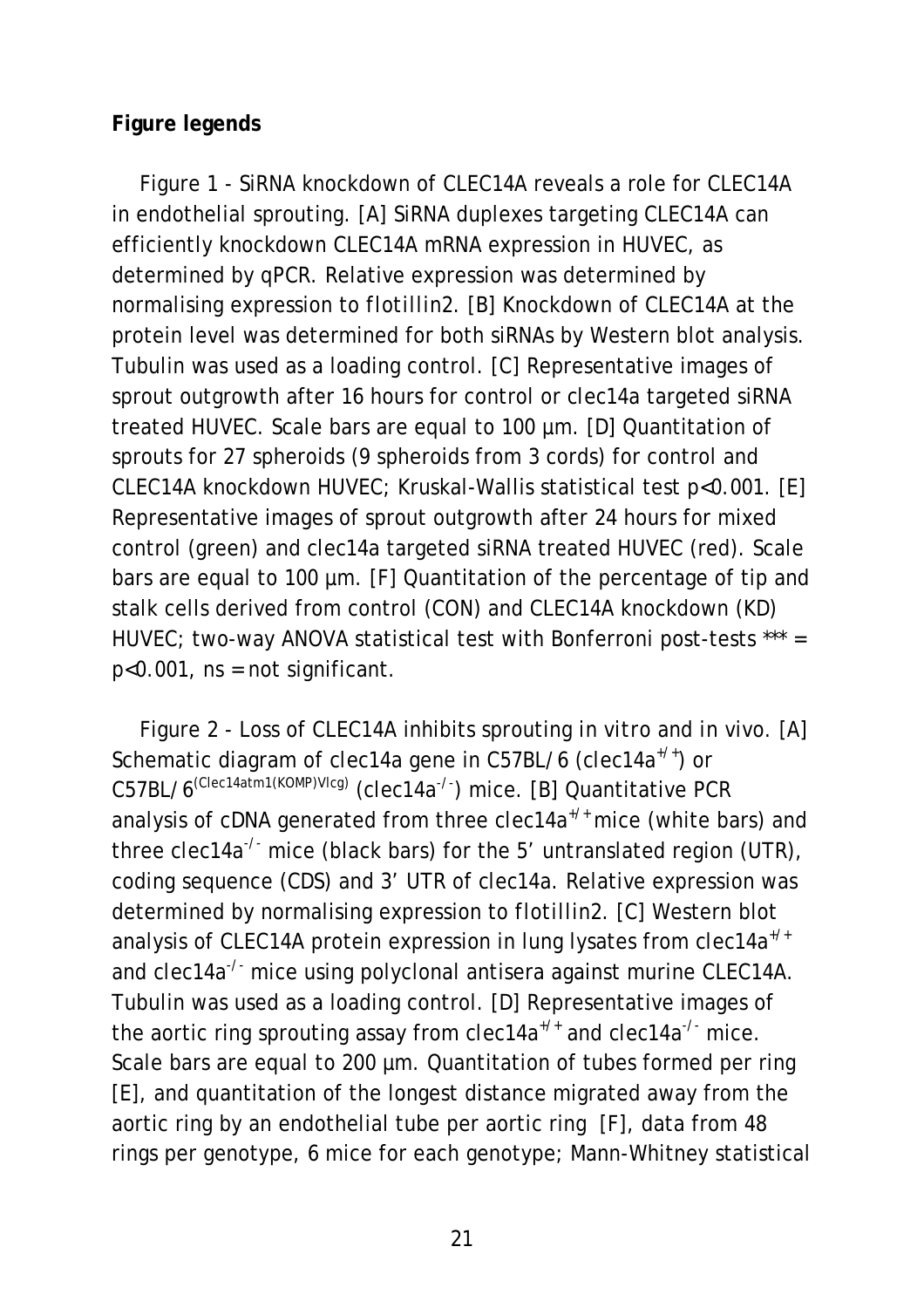test p<0.001. [G] Representative images of haematoxylin and eosin stained sections of sponge implant from *clec14a+/+* and *clec14a-/-* mice, sections at the centre of the sponge were analysed. Black and white images represent the masks generated during the threshold analysis for quantitation. [H] Quantitation of cellular invasion, by threshold analysis of haematoxylin and eosin stained cellular material within the sponge implants shown in G; Mann-Whitney statistical test p<0.05. [I] Quantitation of vessel density; Mann-Whitney statistical test p<0.001. [J] Sections of liver and sponge tissue stained with x-gal from *clec14a-/* mice, counterstained with haematoxylin and eosin. Arrows indicate vessels stained with x-gal and the increased intensity in the sponge tissue compared to the liver. Scale bars are equal to 100 µm.

Figure 3 - Loss of CLEC14A inhibits tumour growth. [A] Lewis lung carcinoma (LLC) tumour growth in *clec14a+/+* (black line with dots) and *clec14a-/-* (black line with squares) mice; two-way ANOVA statistical analysis,  $* = p < 0.05$ ,  $** = p < 0.01$ ,  $** = p < 0.001$ . [B] Representative images of LLC tumours. [C] Endpoint tumour weight for 7 *clec14a+/+* (dots) and 7 *clec14a-/-* (squares) mice; Mann-Whitney statistical test p<0.001. [D] Representative images of immunofluorescent staining of LLC tumour sections stained for murine CD31. Scale bars are equal to 100 µm. Quantitation of vessel density [E] and percentage endothelial coverage [F] from *clec14a+/+* and *clec14a-/-* mice; Mann-Whitney statistical test p<0.0001. [G] Sections of liver and LLC tumour tissue from *clec14a-/-* mice stained with x-gal, counterstained with haematoxylin and eosin. Scale bars are equal to 100  $\mu$ m.

Figure 4 - MMRN2 binds to CLEC14A. [A] 20 µg CLEC14A-ECD-Fc or Fc was used to precipitate interacting partners. Precipitates and HUVEC lysates were separated on an SDS-PAG and blotted for MMRN2 (top panel) or CLEC14A-ECD-Fc (bottom panel). [B] CLEC14A was immunoprecipitated from HUVEC lysates using polyclonal antisera against CLEC14A. Immunoprecipitates were analysed by Western blot for MMRN2 (top panel) and CLEC14A (bottom panel).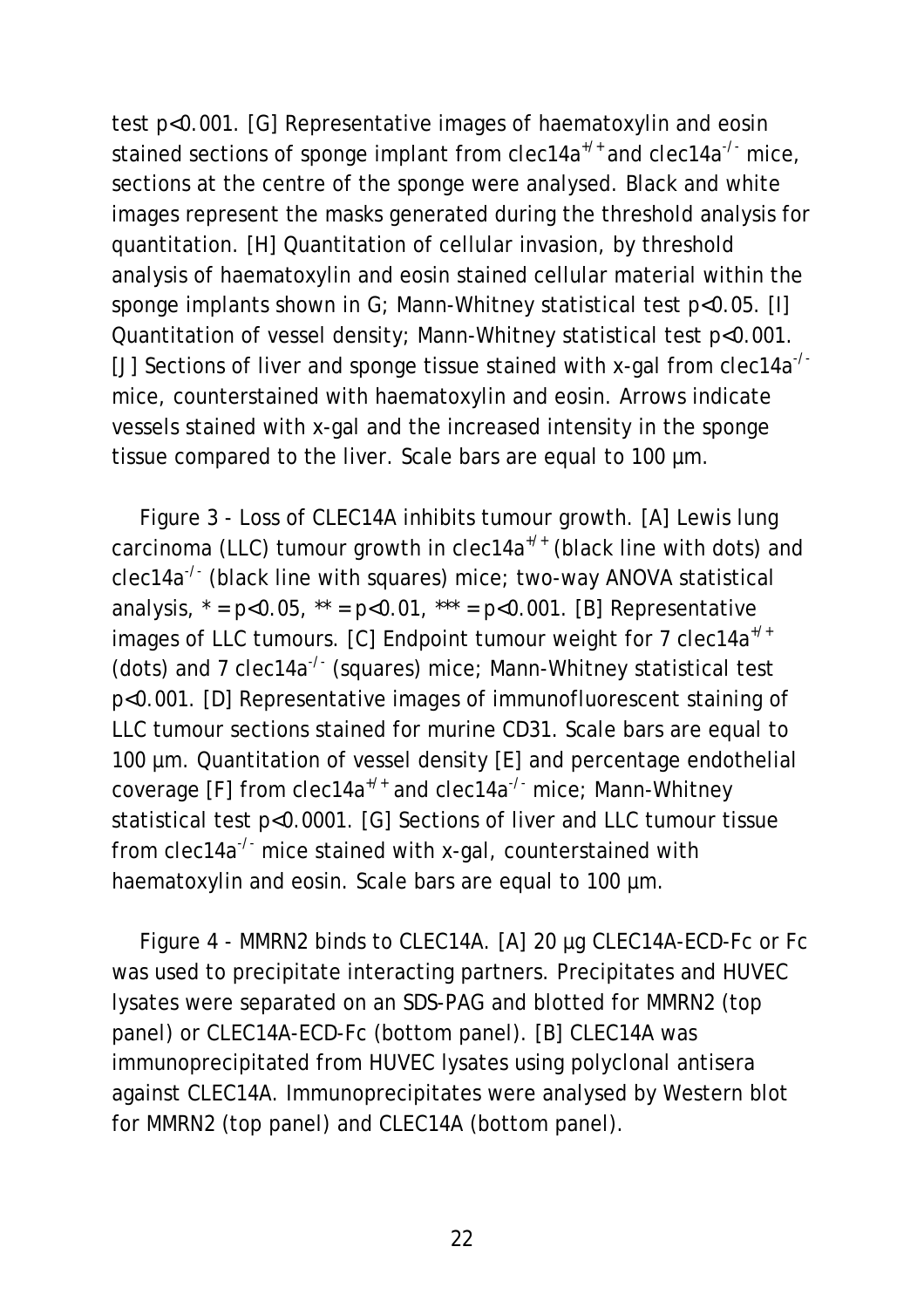Figure 5 - CLEC14A monoclonal antibodies block MMRN2-CLEC14A interaction. [A] HEK293T cells expressing HA-CLEC14A or an empty vector (CON) were stained with an HA tag antibody (column 1), or monoclonal antibodies against CLEC14A C2 (column 2) or C4 (column 3). Cells were analysed by flow cytometry and displayed as histograms of increasing fluorescence (x-axis) versus counts (y-axis). [B] HUVECs transfected with negative control siRNA duplexes or siRNA duplexes targeting CLEC14A were probed with C2 or C4 antibodies and analysed as in A. [C] HUVECs were pre-treated with blocking buffer (-), 100 µg C2 antibody or 100 µg C4 antibody, prior to C2-FITC staining. Cells were analysed by flow cytometry. Geometric means were normalised to staining for the cells pre-treated with blocking buffer. [D] as for C, except stained with C4-FITC. [E] CLEC14A-Fc (5 µg) protein G agarose bead complexes were blocked with 7.5, 15, 30, µg mIgG or C2, prior to MMRN2 pulldown from HEK293T lysates. Precipitates were separated by SDS-PAGE and blotted for MMRN2 (upper panel) and CLEC14A-Fc (lower panel). [F] as in E, except C4 was used to block instead of C2.

Figure 6 - MMRN2-CLEC14A interaction blocking antibody inhibits endothelial tube formation and sprouting *in vitro* and *in vivo*. HUVECs were plated onto Matrigel and grown in the presence of 20 µg/ml mIgG1 (CON), C2, or C4 antibodies for 16 hours. [A] Representative images. Scale bars are equal to 100 µm. Tube formation was analysed for number of meshes [B], number of branches [C] and the branch length [D]. Representative data from 1 of 3 independent experiments; Kruskal-Wallis statistical test,  $* = p < 0.05$ ,  $** = p < 0.01$ , ns = not significant. HUVEC spheroids embedded in a collagen gel were stimulated to sprout with VEGF supplemented with 20 µg/ml mlgG1 (CON), C2 or C4. [E] Representative images. Scale bars are equal to 100 µm. [F] Quantitation of sprouts per spheroid for 27 spheroids from 3 independent experiments; Kruskal-Wallis statistical test \*\*\* = p<0.001, ns = not significant. Aortic rings from C57BL/6 mice were cultured in the presence of 20 µg/ml mIgG1 (CON), C2 or C4. [G] Representative images. Scale bars are equal to 200 µm. [H] Quantitation of tubes formed per ring, data from 30 rings, at least 6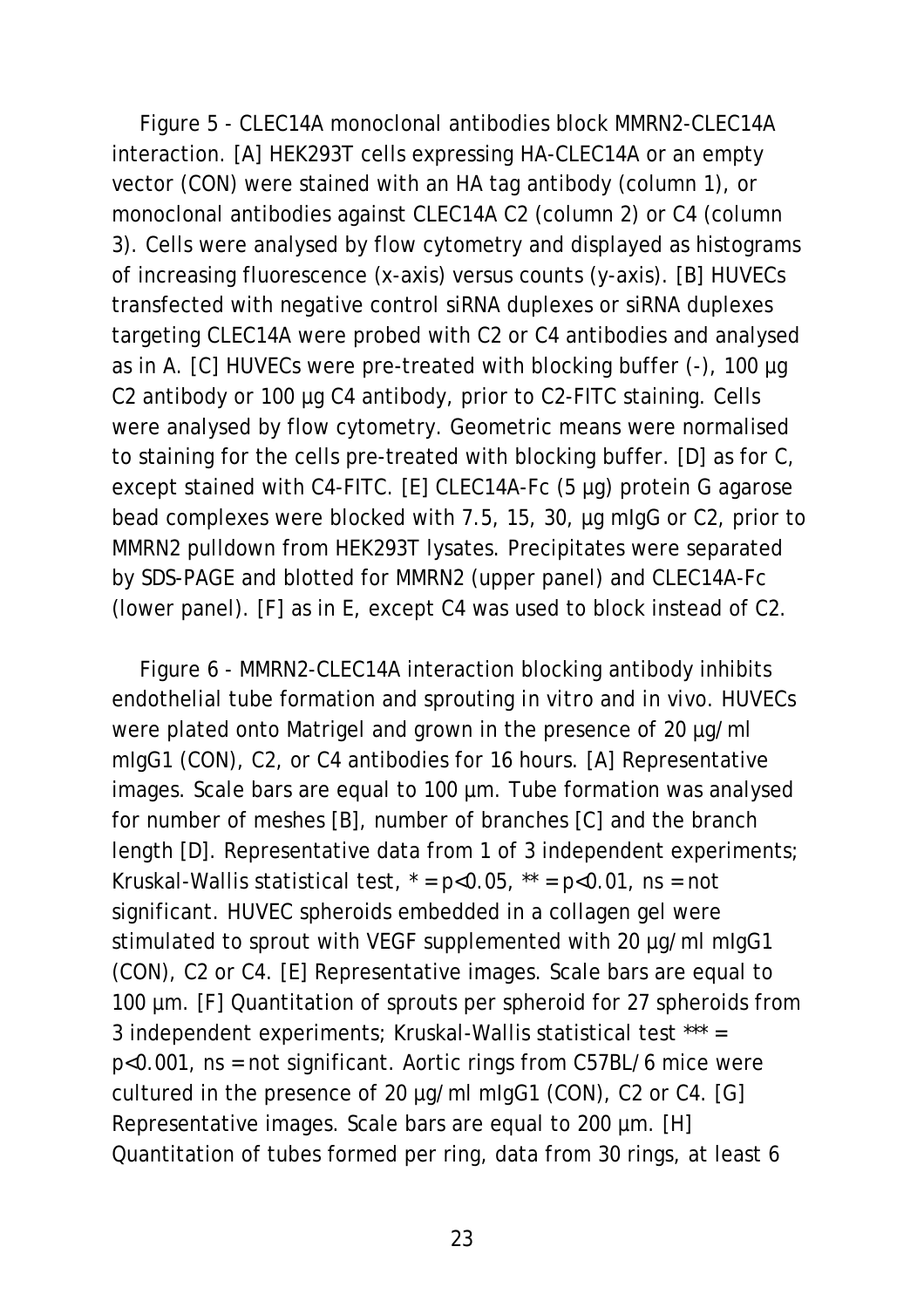mice were used for each condition; Kruskal-Wallis statistical test \*\*\* = p<0.001, ns = not significant. [I] *Mmrn2* expression can be efficiently knocked down by siRNA duplexes in HUVEC, as determined by qPCR. Relative expression was determined by normalising expression to *flotillin2*. Kruskal-Wallis statistical test \* = p<0.05. [J] Endothelial sprout outgrowth after 16 hours VEGF treatment of control or *mmrn2*  targeted siRNA treated HUVEC spheroids. Quantitation of sprouts for 27 spheroids (9 spheroids from 3 cords); Kruskal-Wallis statistical test p<0.001. [K] Representative images of sponge implants injected with bFGF and mIgG1 (CON) or C4 antibody. [L] Quantitation of cellular invasion into these sponge implants by threshold analysis of haematoxylin and eosin stained cellular material; Mann-Whitney statistical test p<0.01. [M] Quantitation of vessel density from K; Mann-Whitney statistical test p<0.001.

Figure 7 - MMRN2-CLEC14A interaction blocking antibody inhibits tumour growth. [A] Mice injected with LLC were treated with 100 µg injections of mIgG1 (black line with dots; n=7) or C4 antibody (black line with squares;  $n=7$ ); two-way ANOVA statistical analysis,  $**$  $p<0.01$ , \*\*\* =  $p<0.001$ . [B] Representative images of LLC tumours. [C] Endpoint tumour weight for 7 mIgG1 treated mice (dots) and 7 C4 antibody treated mice (squares); Mann-Whitney statistical test p<0.001. [D] Representative images of immunofluorescent staining of LLC tumour sections stained for murine CD31. Scale bars are equal to 100 µm. Quantitation of vessel density [E] and percentage endothelial coverage [F] from mice treated with mIgG1 or C4 antibody; Mann-Whitney statistical test p<0.001.

Figure 8 - CLEC14A-MMRN2 binding is an important component of endothelial sprout formation and a regulator of tumour growth. ECM = extracellular matrix, PM = plasma membrane.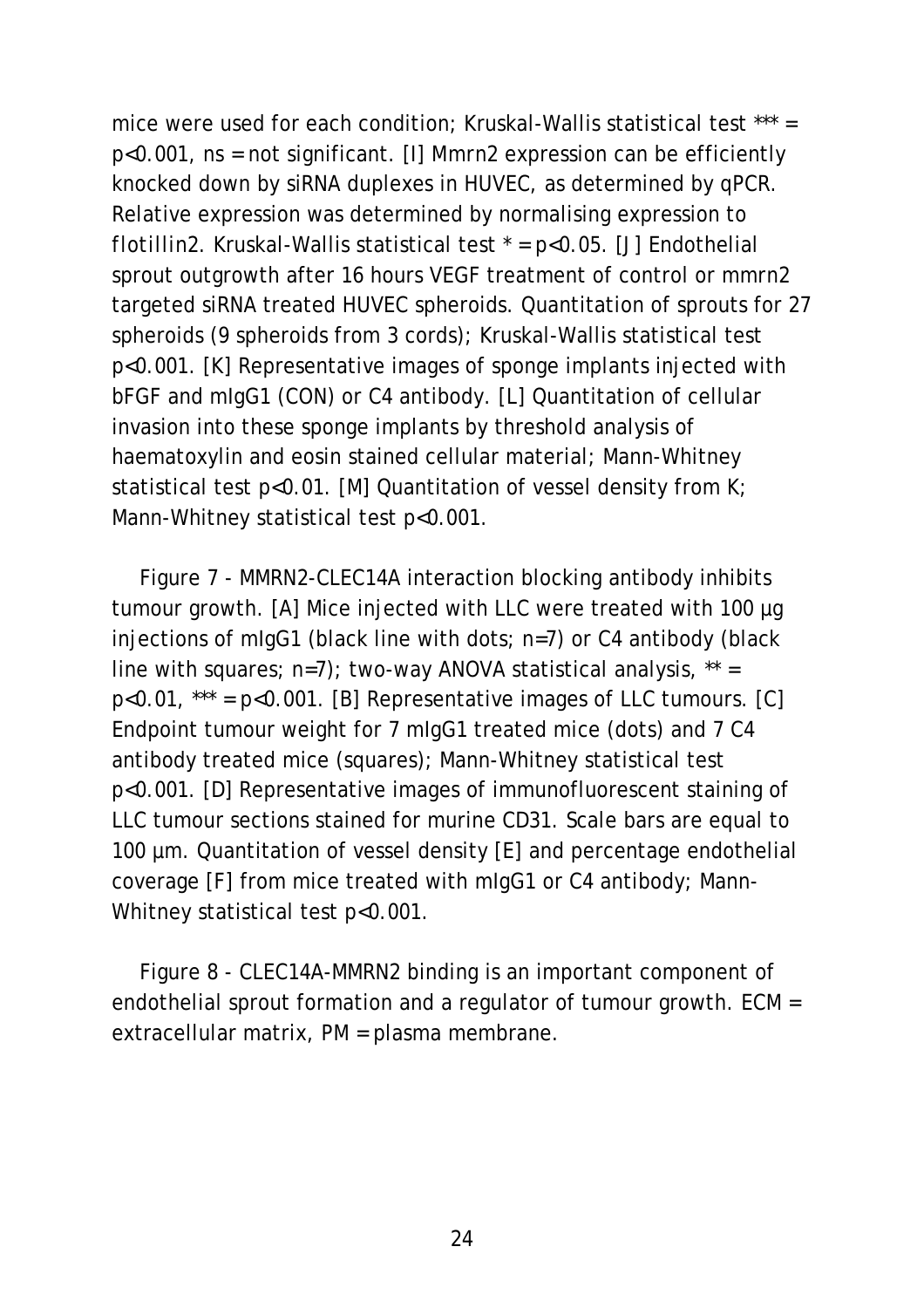**Conflict of interest:** RB and XZ are named inventors of a patent filed by Cancer Research UK in the United States Patent and trademark Office on 3 September 2009 under No. 61/ 239,584, bearing Attorney Docket No. P0357.70004US00 and entitled 'Inhibitors'. All the other authors declare no conflict of interest.

**Acknowledgements:** We thank Dr Laurens van der Flier, Somantix, and Dr Raj Mehta, Cancer Research Technology for helpful discussions. PN was supported by project grant number C4719/A6766 from Cancer Research UK to RB. The Portuguese Fundacao para a Ciencia e tecnologia funded AV. XZ was supported by a knowledge transfer partnership (KTP007696) from the Technology Strategy Board. PL is funded by MRC and the University of Birmingham and KK is funded by the University of Birmingham.

## **References.**

1. Ziyad S, Iruela-Arispe ML. Molecular mechanisms of tumor angiogenesis. *Genes Cancer* 2011; **2**: 1085–1096.

2. Welti J, Loges S, Dimmeler S, Carmeliet P. Recent molecular discoveries in angiogenesis and antiangiogenic therapies in cancer. *J Clin Invest* 2013; **123**: 3190–3200.

3. De Bock K, Georgiadou M, Schoors S, Kuchnio A, Wong BW, Cantelmo AR *et al*. Role of PFKFB3-driven glycolysis in vessel sprouting. *Cell* 2013; **154**: 651-663.

4. Jin H, Garmy-Susini B, Avraamides CJ, Stoletov K, Klemke RL, Varner JA. A PKA-Csk-pp60Src signaling pathway regulates the switch between endothelial cell invasion and cell-cell adhesion during vascular sprouting. *Blood* 2010; **116**: 5773–5783.

5. Bignon M, Pichol-Thievend C, Hardouin J, Malbouyres M, Bréchot N, Nasciutti L *et al*. Lysyl oxidase-like protein-2 regulates sprouting angiogenesis and type IV collagen assembly in the endothelial basement membrane. *Blood* 2011; **118**: 3979–3989.

6. Welch-Reardon KM, Ehsan SM, Wang K, Wu N, Newman AC, Romero-Lopez M *et al*. Angiogenic sprouting is regulated by endothelial cell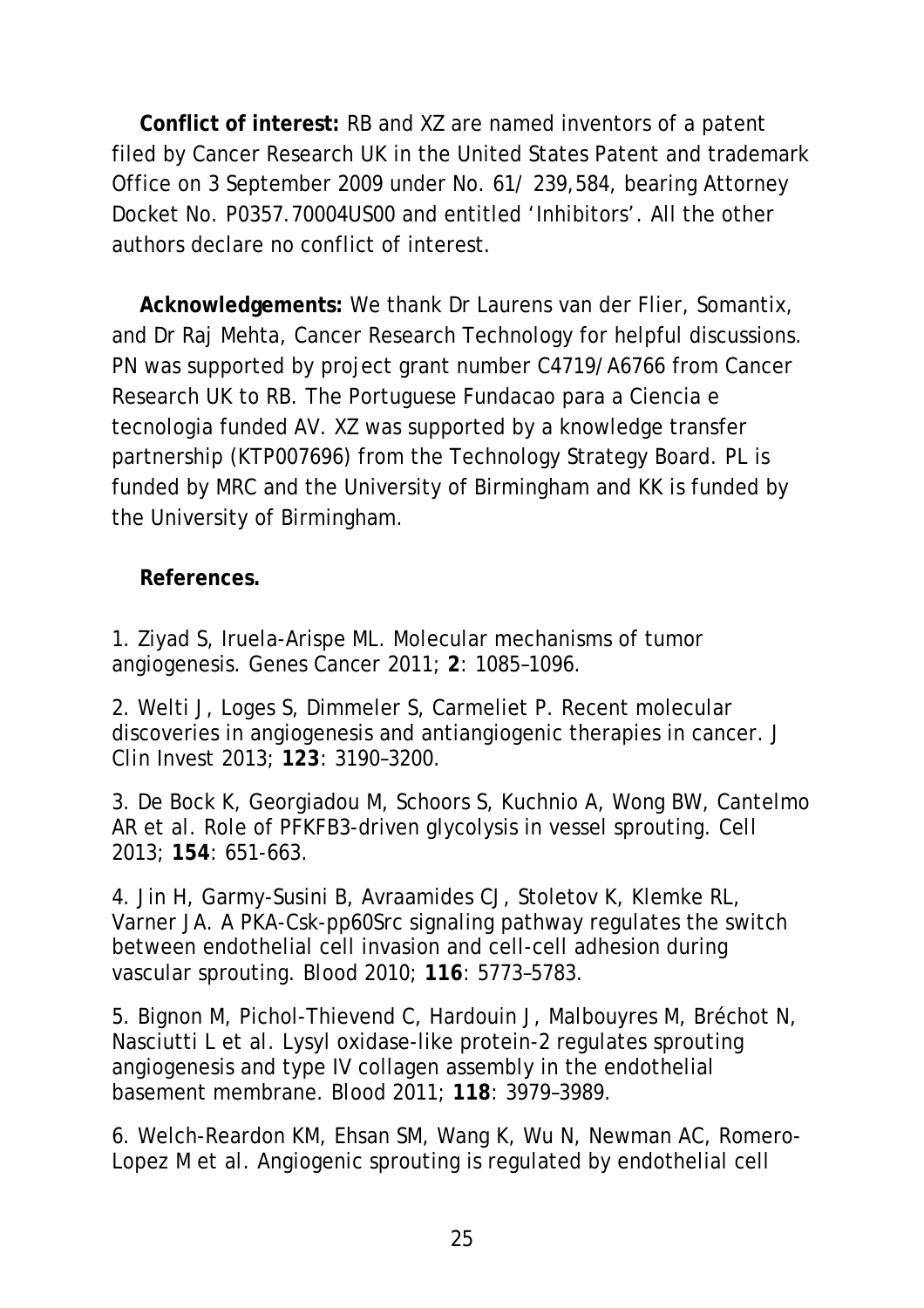expression of Slug. *J Cell Sci* 2014; **127**: 2017-2018.

7. Bergers G, Hanahan D. Modes of resistance to anti-angiogenic therapy. *Nat Rev Cancer* 2008; **8**: 592–603.

8. Zelensky AN, Gready JE. The C-type lectin-like domain superfamily. *FEBS J* 2005; **272**: 6179–6217.

9. Mura M, Swain RK, Zhuang X, Vorschmitt H, Reynolds G, Durant S *et al*. Identification and angiogenic role of the novel tumor endothelial marker CLEC14A. *Oncogene* 2012; **31**: 293–305.

10. Rho S-S, Choi H-J, Min J-K, Lee H-W, Park H, Park H *et al*. Clec14a is specifically expressed in endothelial cells and mediates cell to cell adhesion. *Biochem Biophys Res Commun* 2011; **404**: 103–108.

11. Zanivan S, Maione F, Hein MY, Hernández-Fernaud JR, Ostasiewicz P, Giraudo E *et al*. SILAC-based proteomics of human primary endothelial cell morphogenesis unveils tumor angiogenic markers. *Mol Cell Proteomics* 2013; **12**: 3599-3611.

12. Ki MK, Jeoung MH, Choi JR, Rho S-S, Kwon Y-G, Shim H *et al*. Human antibodies targeting the C-type lectin-like domain of the tumor endothelial cell marker clec14a regulate angiogenic properties in vitro. *Oncogene* 2013; **32**: 5449-5457.

13. Masiero M, Simões FC, Han HD, Snell C, Peterkin T, Bridges E *et al*. A Core Human Primary Tumor Angiogenesis Signature Identifies the Endothelial Orphan Receptor ELTD1 as a Key Regulator of Angiogenesis. *Cancer Cell* 2013; **24**: 229–241.

14. Sanz-Moncasi MP, Garin-Chesa P, Stockert E, Jaffe EA, Old LJ, Rettig WJ. Identification of a high molecular weight endothelial cell surface glycoprotein, endoGlyx-1, in normal and tumor blood vessels. *Lab Invest* 1994; **71**: 366–373.

15. Colombatti A, Spessotto P, Doliana R, Mongiat M, Bressan GM, Esposito G. The EMILIN/Multimerin Family. *Front Immunol* 2011; **2**: 93.

16. Cullen M, Seaman S, Chaudhary A, Yang MY, Hilton MB, Logsdon D *et al*. Host-derived tumor endothelial marker 8 promotes the growth of melanoma. *Cancer Res* 2009; **69**: 6021–6026.

17. Düwel A, Eleno N, Jerkic M, Arevalo M, Bolaños JP, Bernabeu C *et al*. Reduced tumor growth and angiogenesis in endoglin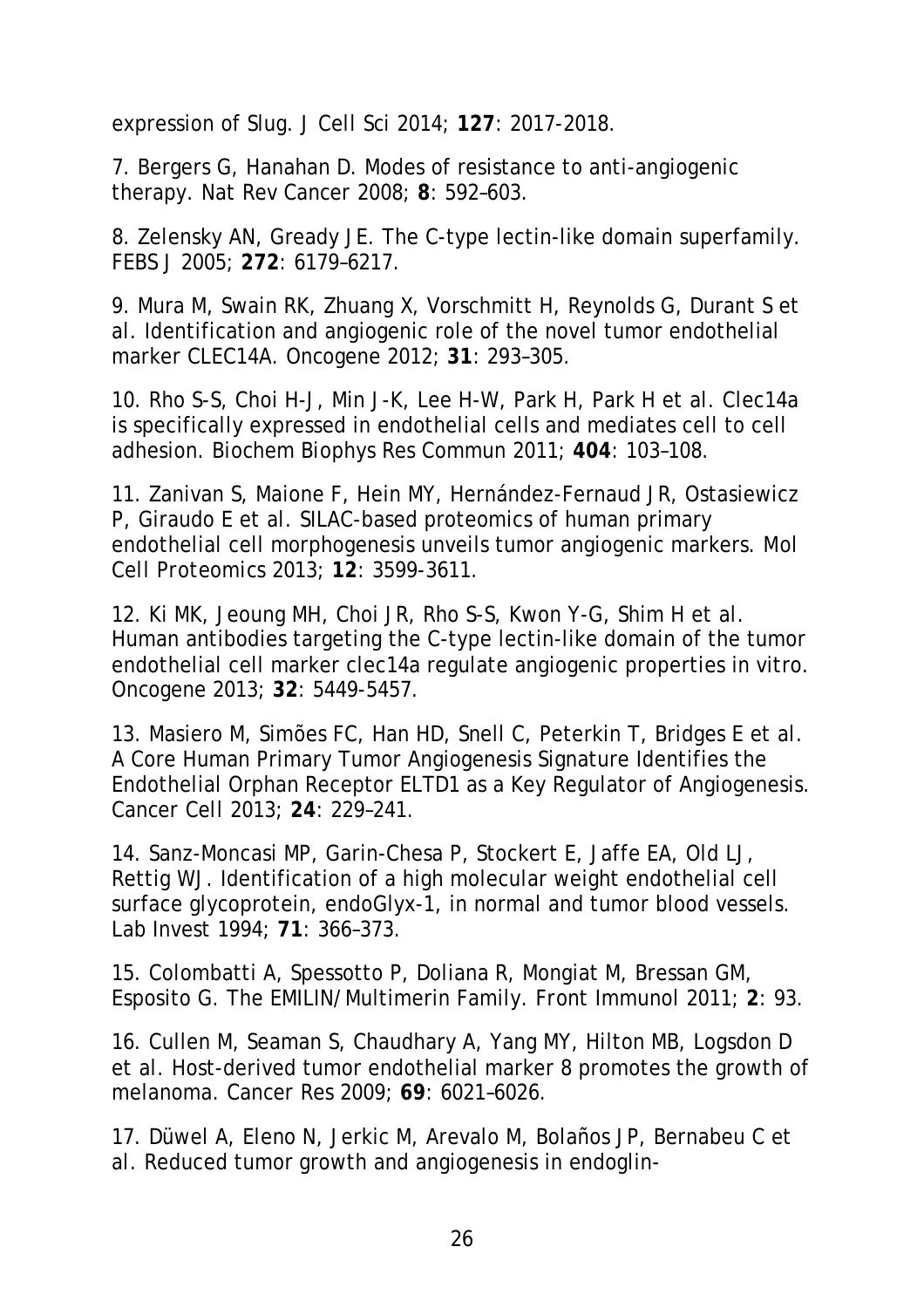haploinsufficient mice. *Tumour Biol* 2007; **28**:1–8.

18. Thijssen VLJL, Postel R, Brandwijk RJMGE, Dings RPM, Nesmelova I, Satijn S *et al*. Galectin-1 is essential in tumor angiogenesis and is a target for antiangiogenesis therapy. *Proc Natl Acad Sci* USA 2006; **103**: 15975–15980.

19. Nanda A, Karim B, Peng Z, Liu G, Qiu W, Gan C *et al*. Tumor endothelial marker 1 (Tem1) functions in the growth and progression of abdominal tumors. *Proc Natl Acad Sci* USA 2006; **103**: 3351–3356.

20. Nanda A, St Croix B. Tumor endothelial markers: new targets for cancer therapy. *Curr Opin Oncol* 2004; **16**: 44–49.

21. Pircher A, Fiegl M, Untergasser G, Heidegger I, Medinger M, Kern J *et al*. Favorable prognosis of operable non-small cell lung cancer (NSCLC) patients harboring an increased expression of tumor endothelial markers (TEMs). *Lung Cancer* 2013; **81**: 252-258.

22. Zhuang X, Cross D, Heath VL, Bicknell R. Shear stress, tip cells and regulators of endothelial migration. *Biochem Soc Trans* 2011; **39**: 1571– 1575.

23. Stapor PC, Wang W, Murfee WL, Khismatullin DB. The distribution of fluid shear stresses in capillary sprouts. *Cardiovasc Eng Tech* 2011; **2**: 124–136.

24. Chaudhary A, Hilton MB, Seaman S, Haines DC, Stevenson S, Lemotte PK *et al*. TEM8/ANTXR1 blockade inhibits pathological angiogenesis and potentiates tumoricidal responses against multiple cancer types. *Cancer Cell* 2012; **21**: 212–226.

25. Aricescu AR, Lu W, Jones EY. A time- and cost-efficient system for high-level protein production in mammalian cells. *Acta Crystallogr D Biol Crystallogr* 2006; **62**: 1243–1250.

26. Maciag T, Cerundolo J, Ilsley S, Kelley PR, Forand R. An endothelial cell growth factor from bovine hypothalamus: identification and partial characterization. *Proc Natl Acad Sci* USA 1979; **76**: 5674–5678.

27. Pfaffl MW. A new mathematical model for relative quantification in real-time RT-PCR. *Nucleic Acids Res* 2001; **29**: 2002-2007.

28. Desjobert C, Noy P, Swingler TE, Williams H, Gaston K, Jayaraman P-S. The PRH/Hex repressor protein causes nuclear retention of